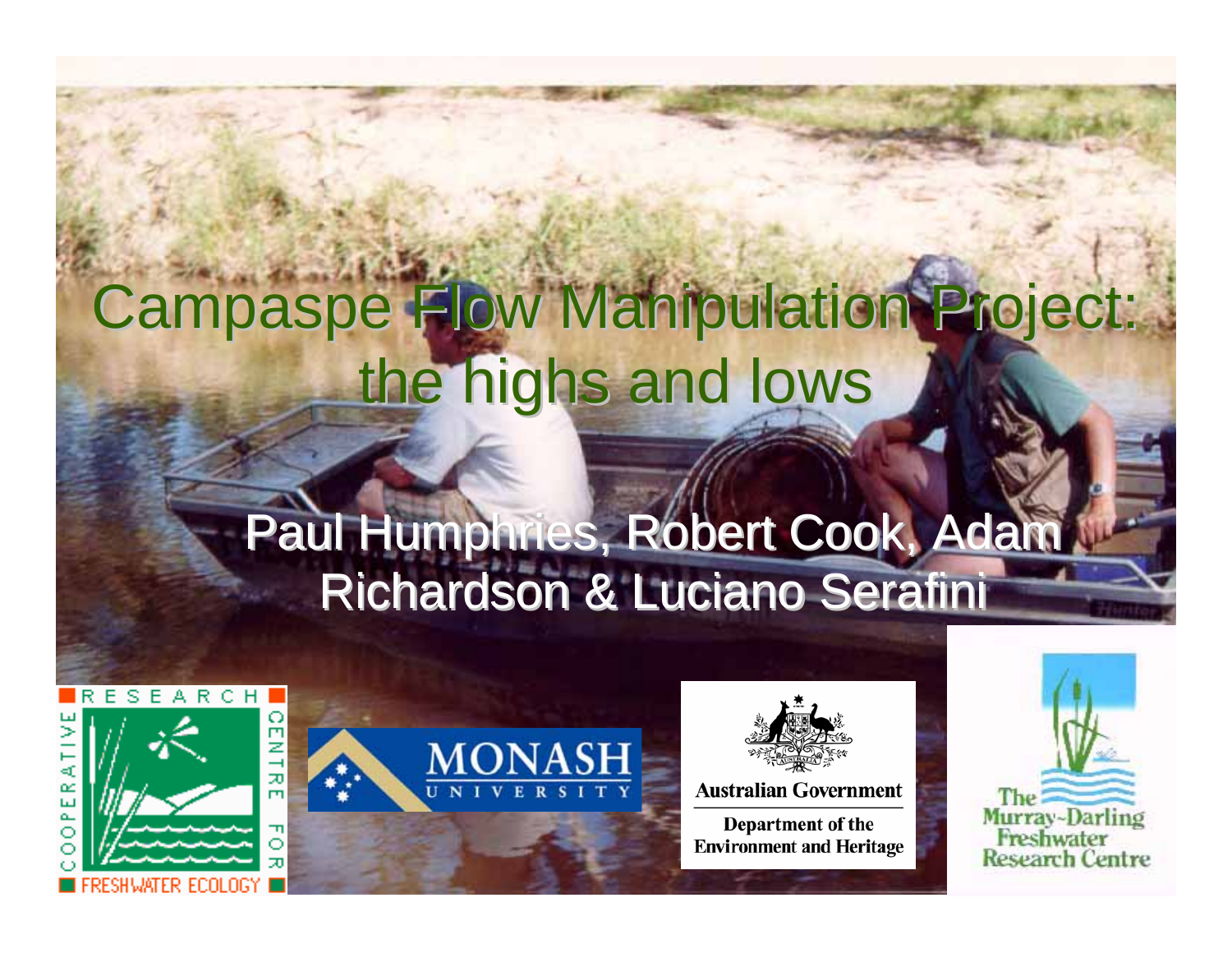# **Campaspe Flow Manipulation Project**

- Regulated rivers in SE Australia aseasonal flows
- CFMP: ecologists and water managers cooperating to manage flow to improve conditions for the flora and fauna
- Attempt to provide water for the environment and for offstream users
- Test the effectiveness of environmental water allocation using an experimental, before/after approach – Broken River as 'reference'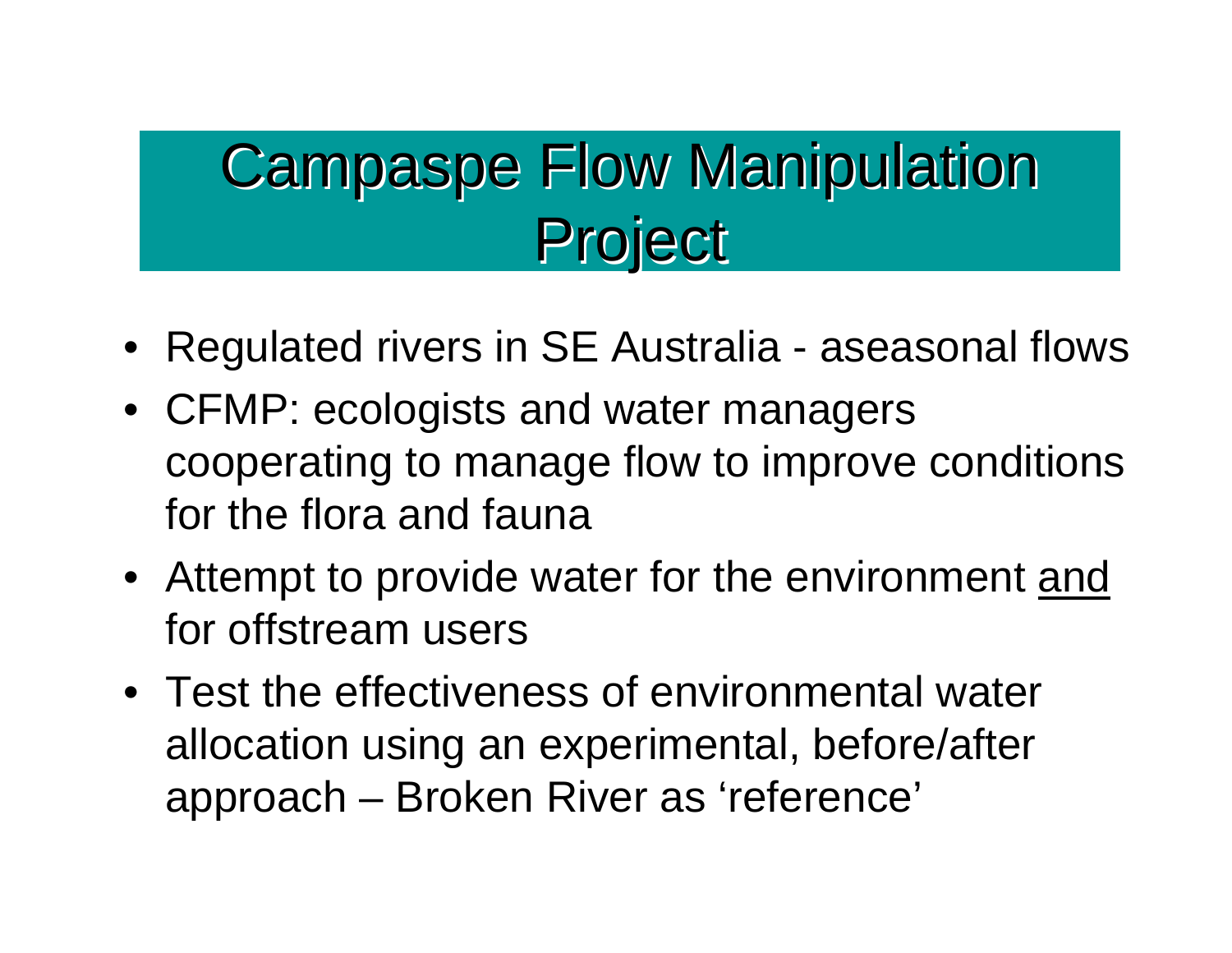#### Records of fish in the Campaspe and Broken

#### Rivers

- •Murray cod<sup>\*</sup>
- •Trout cod\*
- •Macquarie perch\*
- •Golden perch
- •River blackfish\*
- •Freshwater catfish\*
- •Silver perch
- •Mountain galaxias\*
- •Spotted galaxias\*
- •Flathead galaxias\*
- •Australian smelt\*
- •Freshwater hardyhead\*
- •Crimson-spotted rainbowfish\*
- •Western carp gudgeon\*
- •Lake's carp gudgeon\*
- •Midgley's carp gudgeon\*
- •Flathead gudgeon\*
- •Southern pygmy perch\*
- •Bony herring
- •Short-finned eel



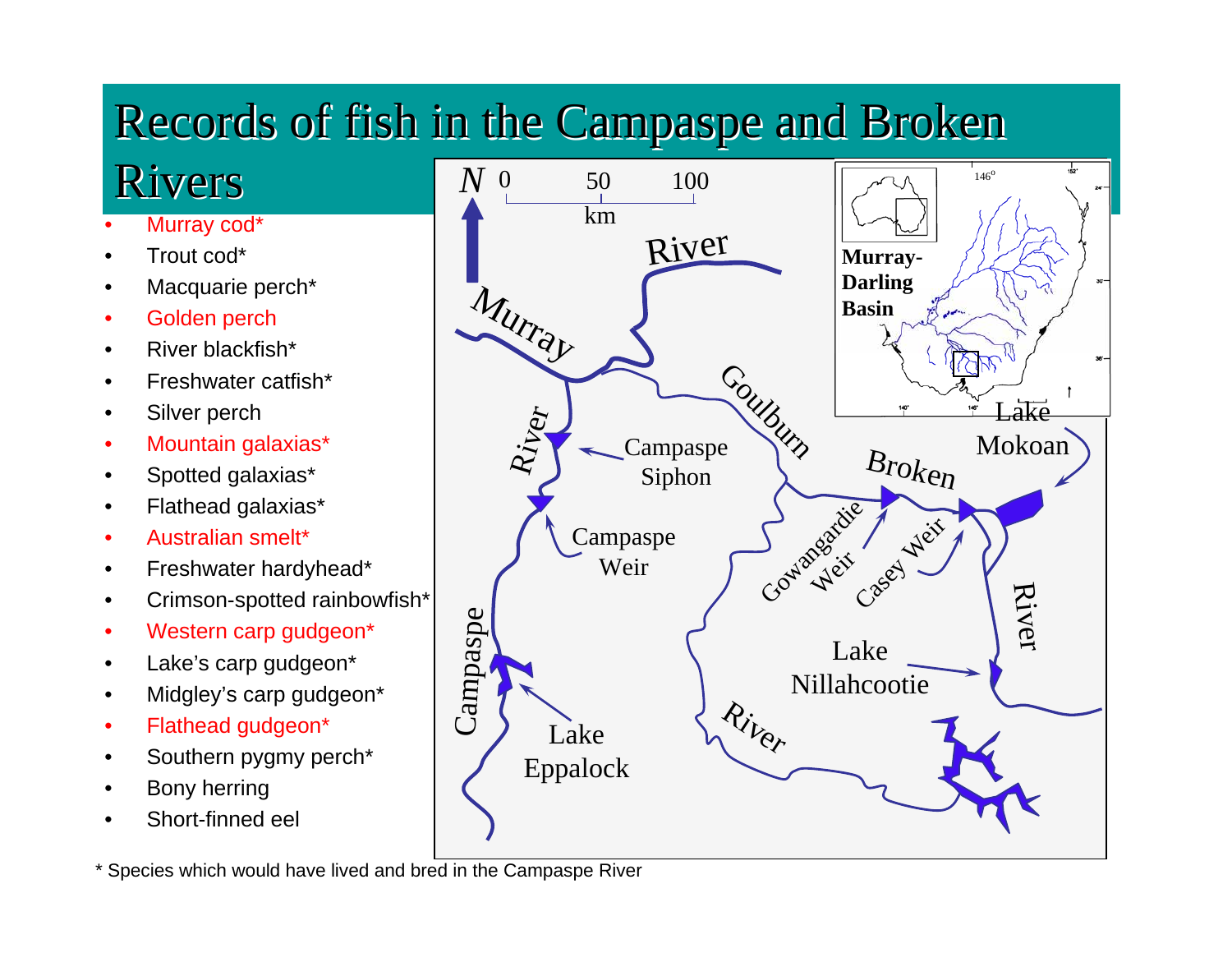

From this  $\mathcal{N}$  is a set of this in the this is the this is the this is a set of this is a set of this is a set of this is a set of this is a set of this is a set of this is a set of this is a set of this is a set of th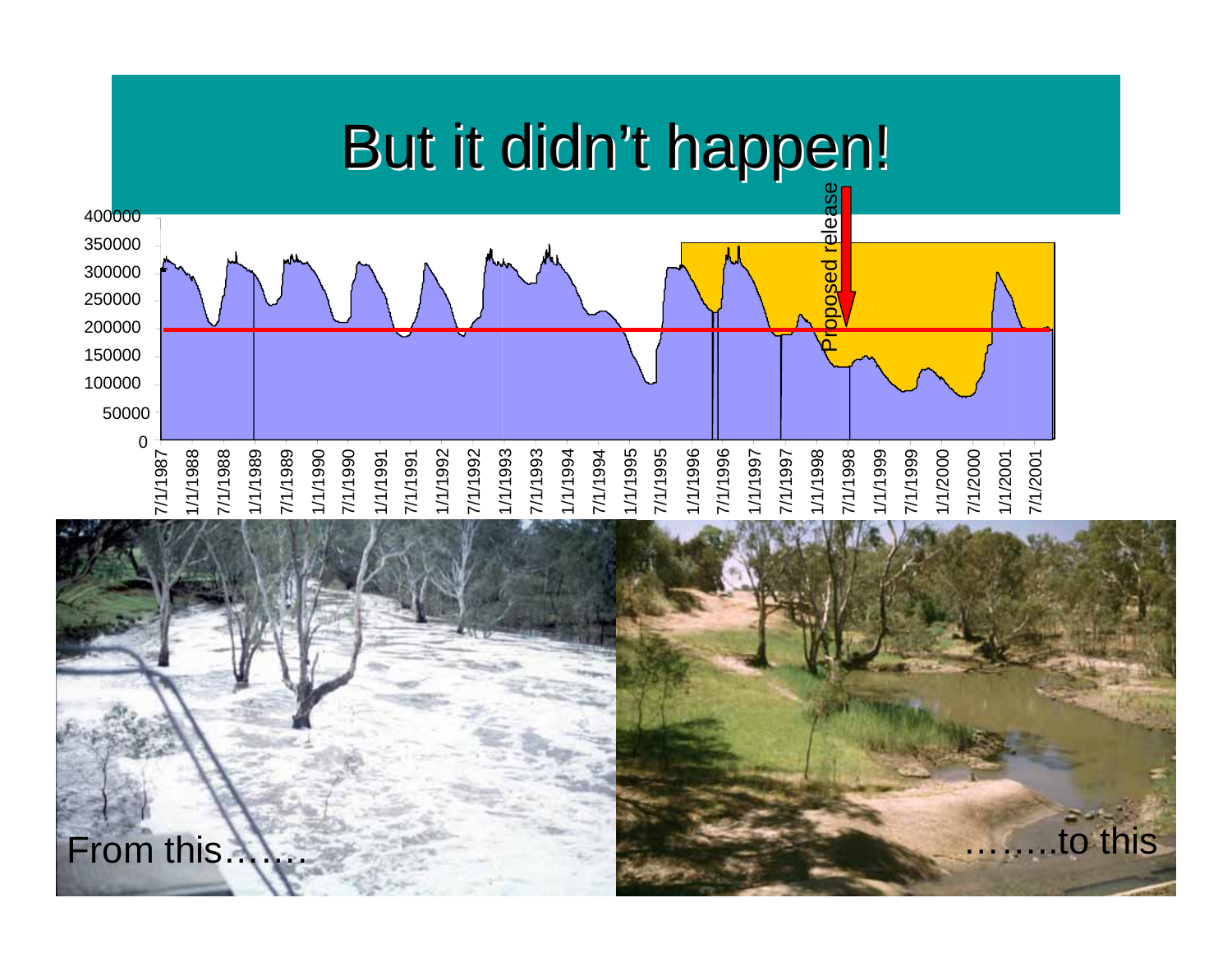#### Changes to the flow regime in the **Campaspe River**

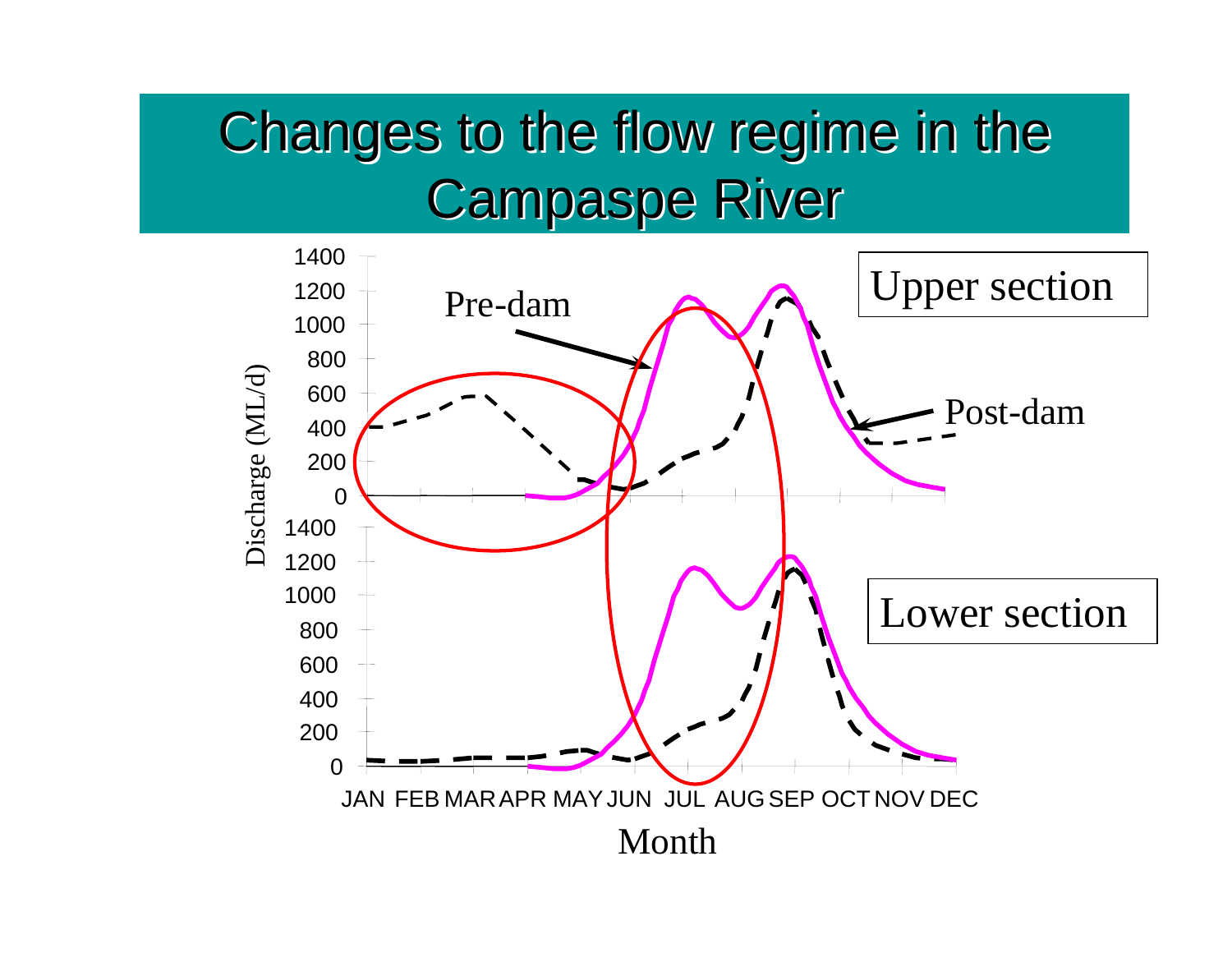# Hypothesis #1

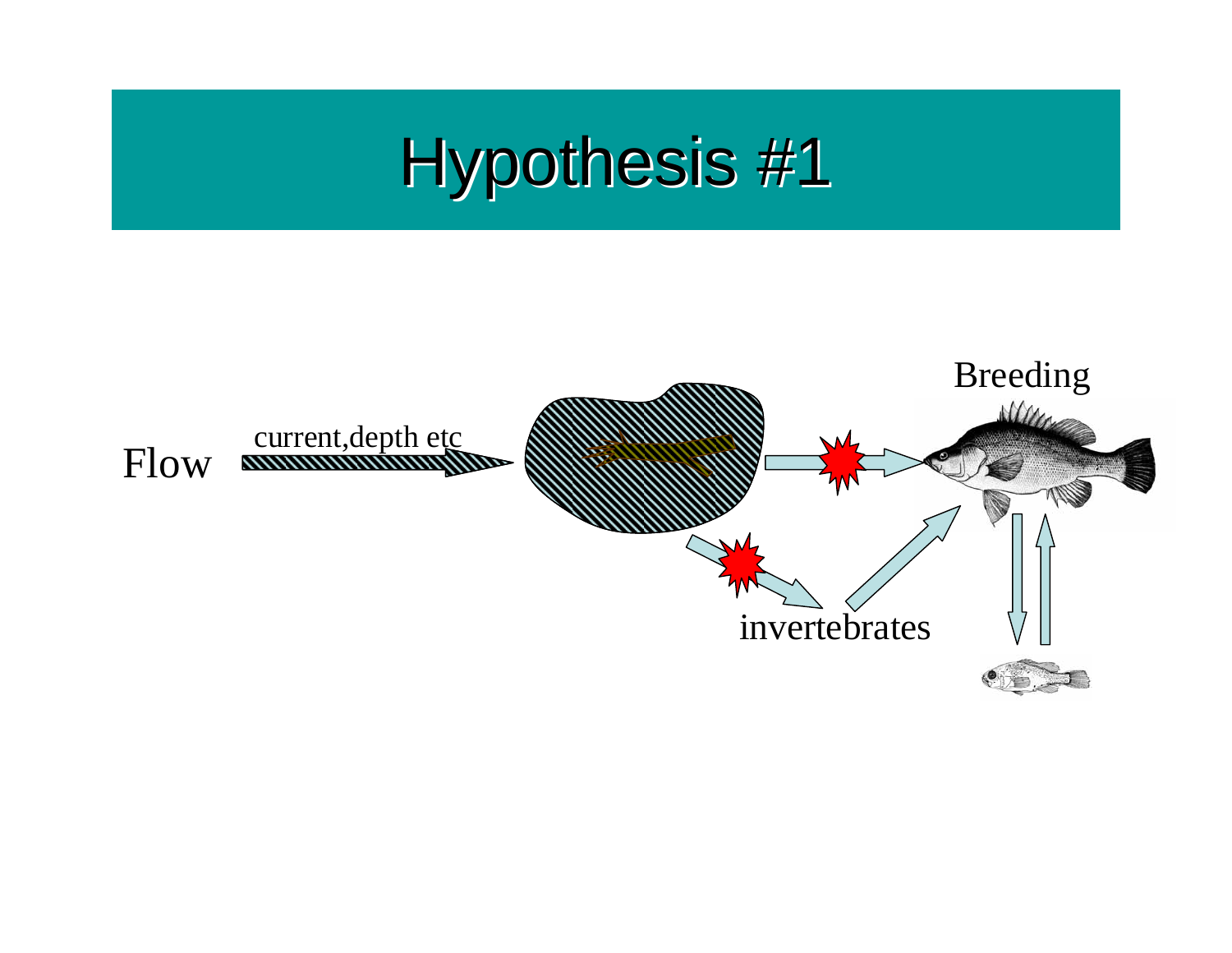#### Flow and spawning

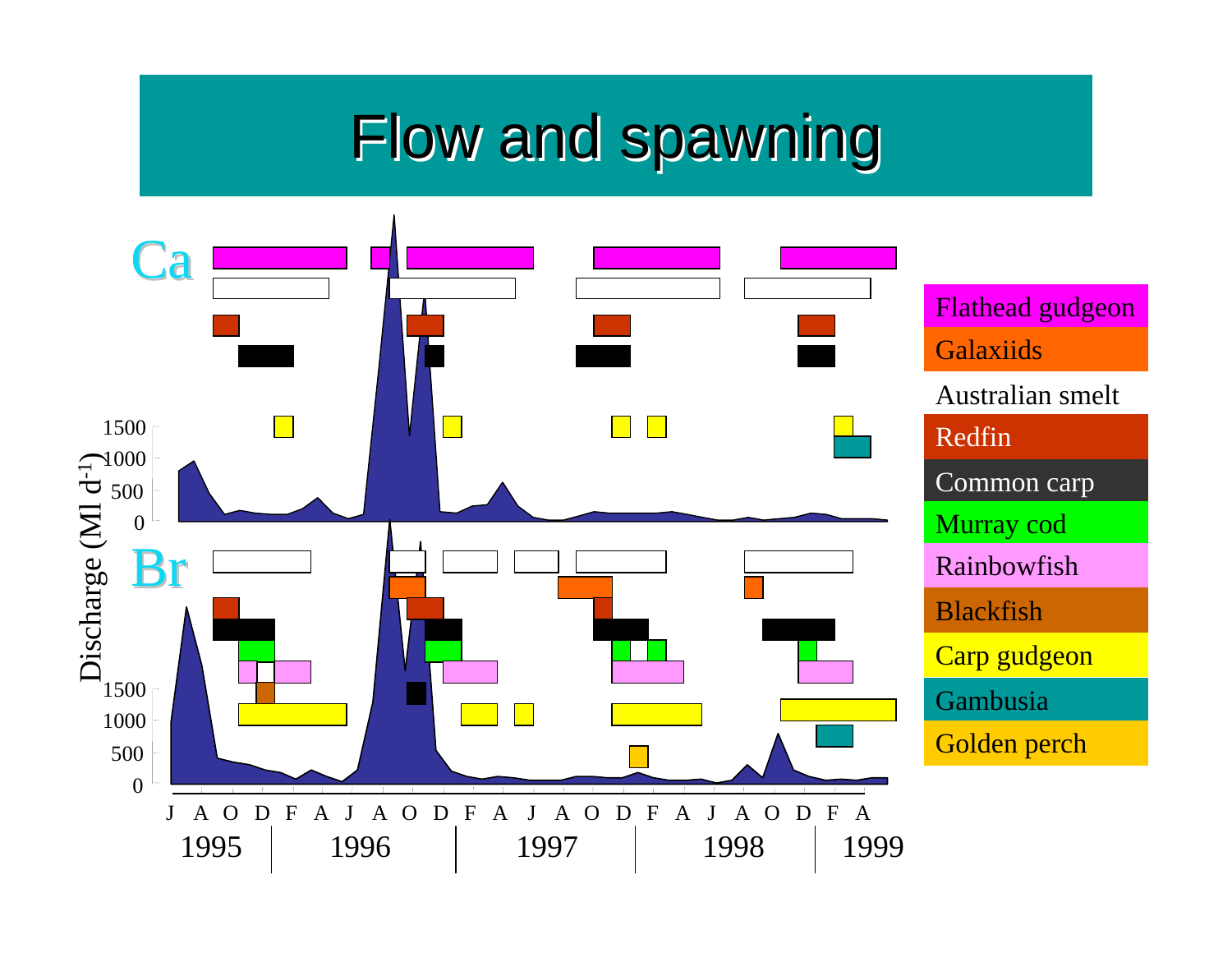

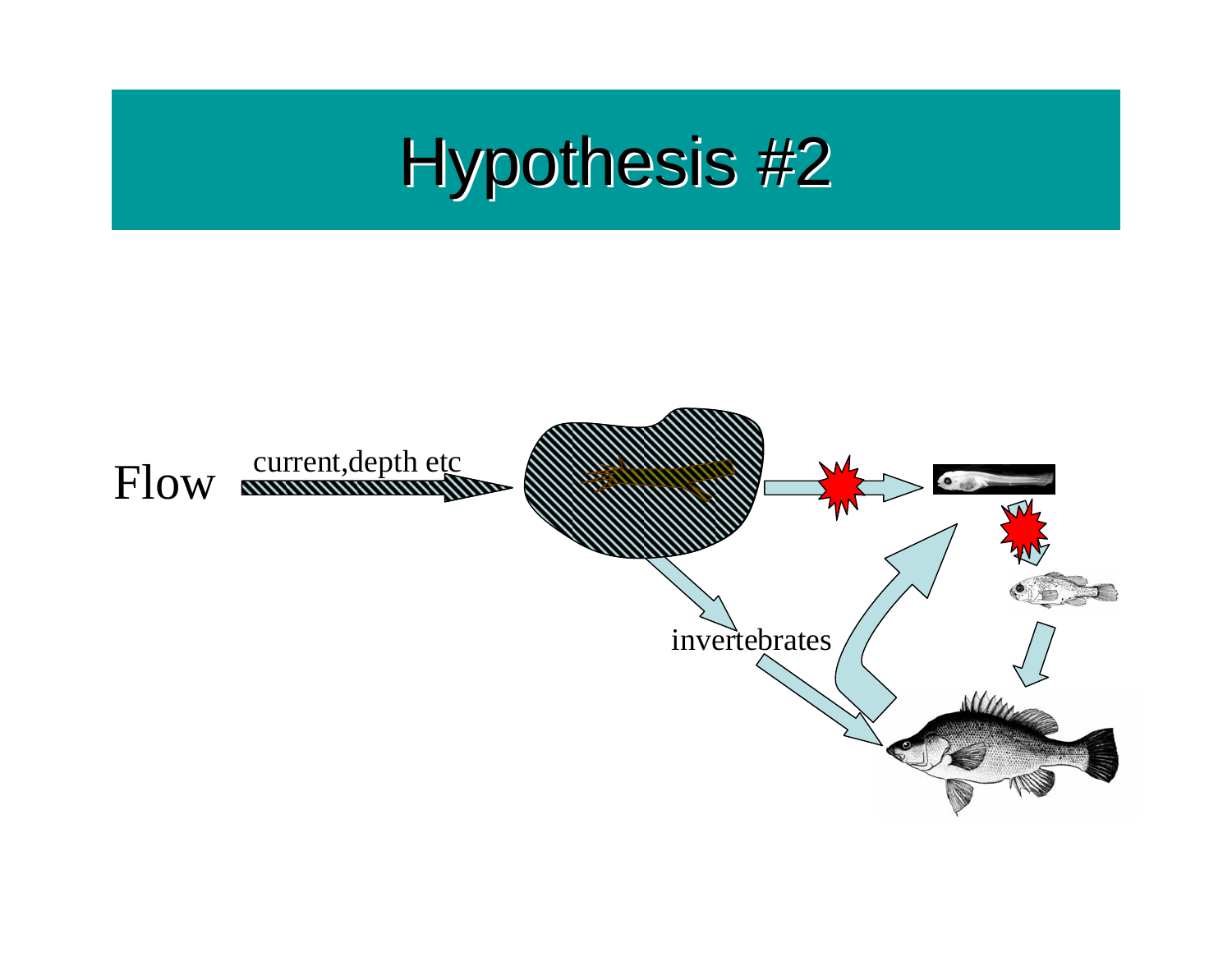#### Flow and breeding of fish: summer releases

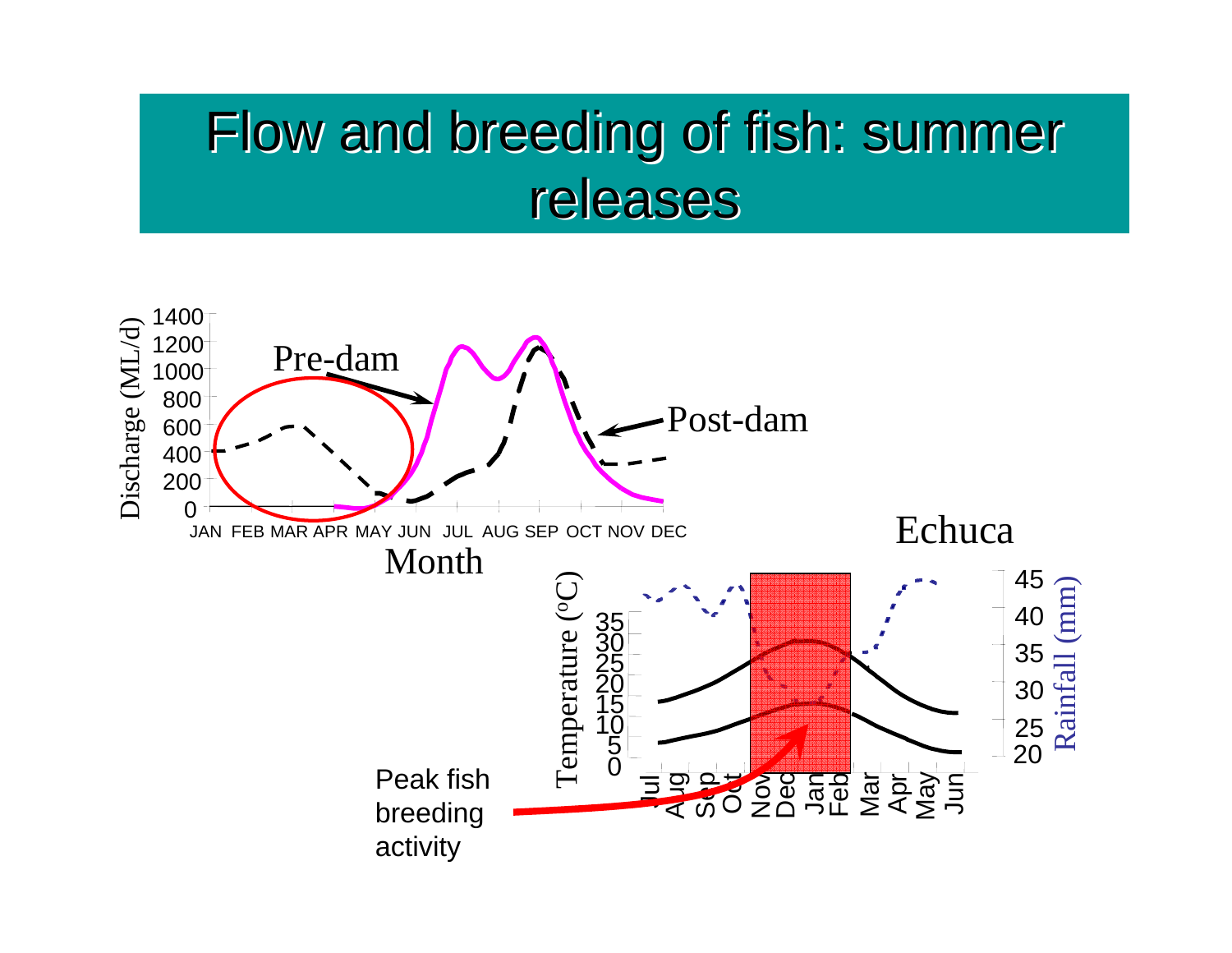# Crimson-spotted rainbowfish



Alison King, PhD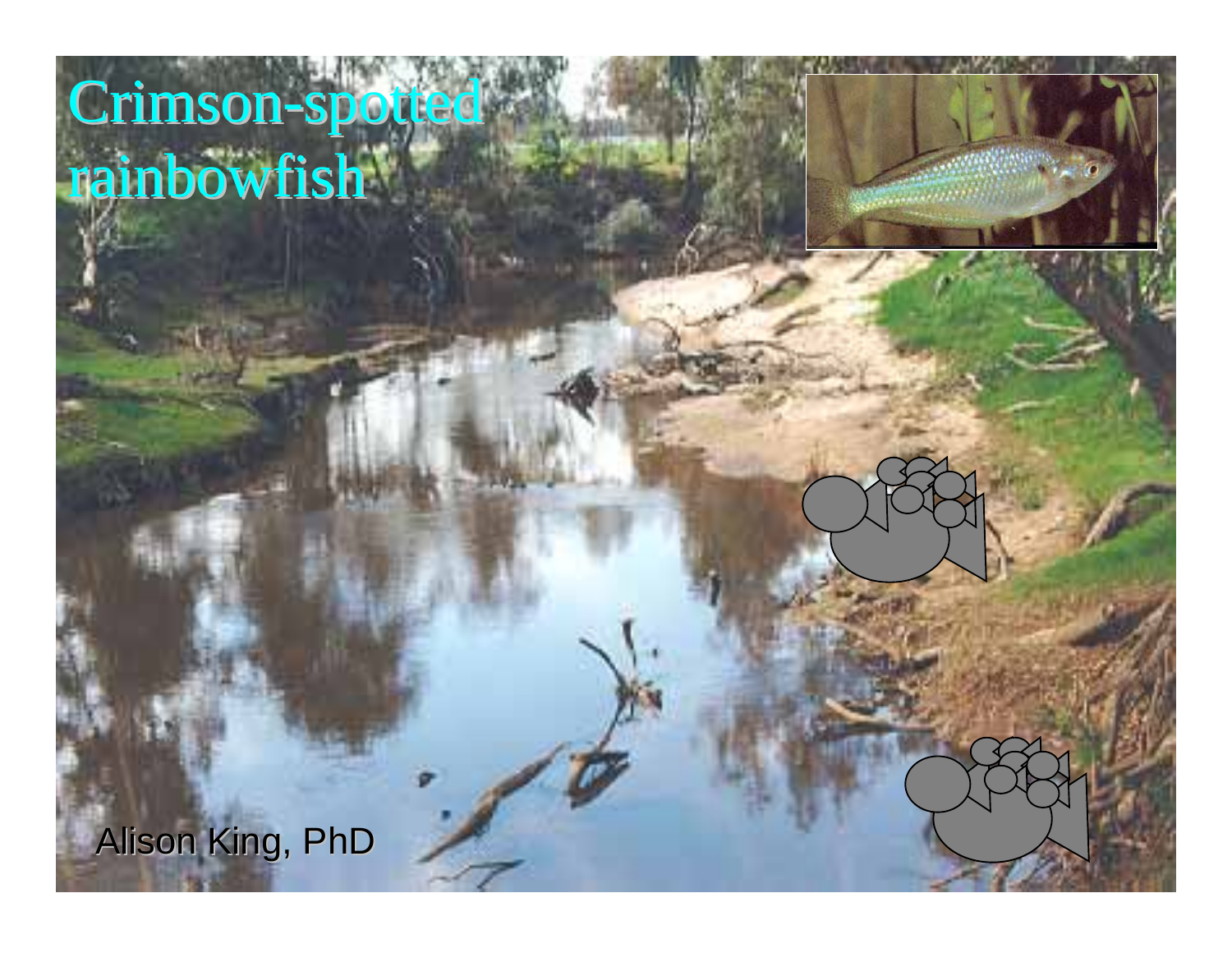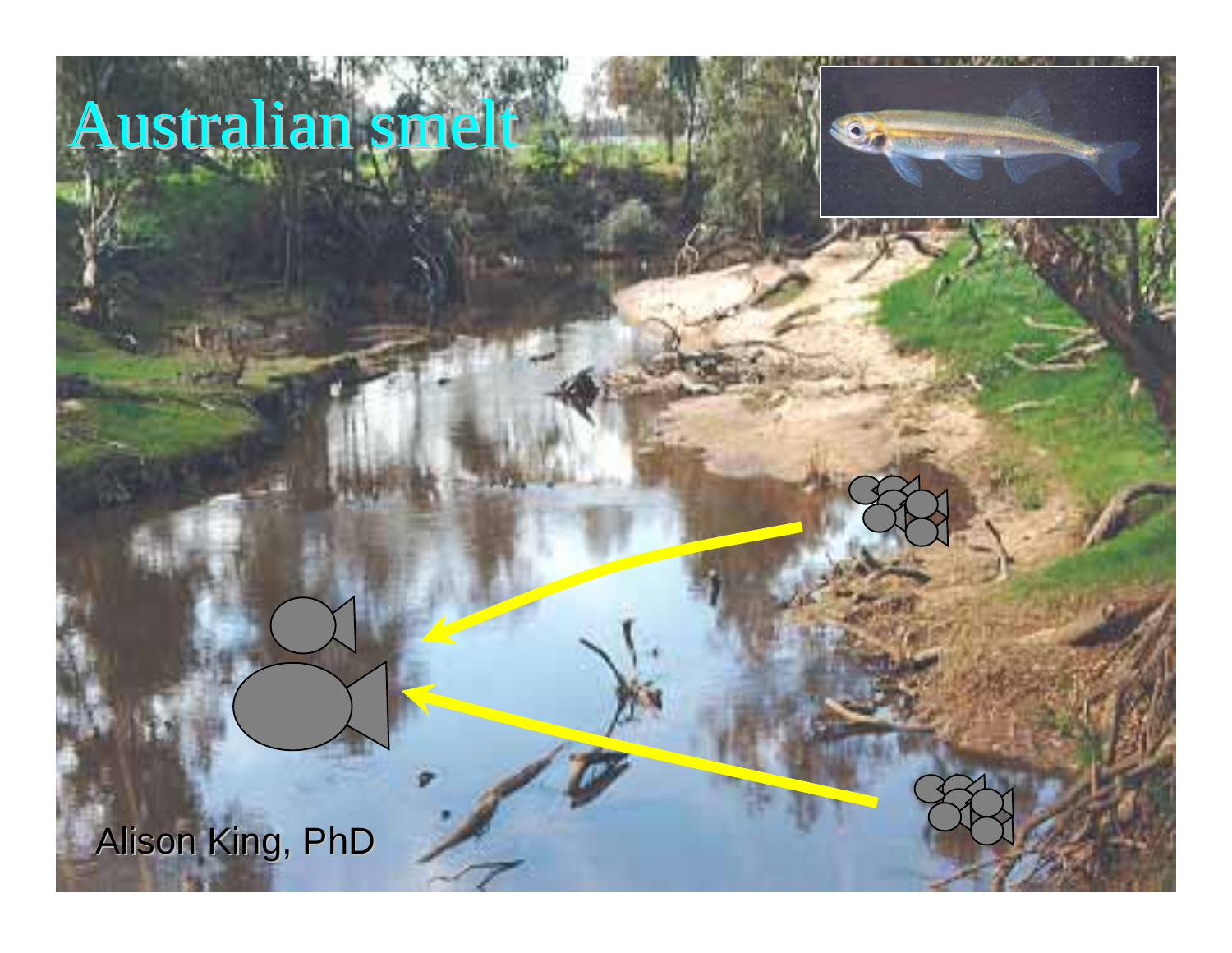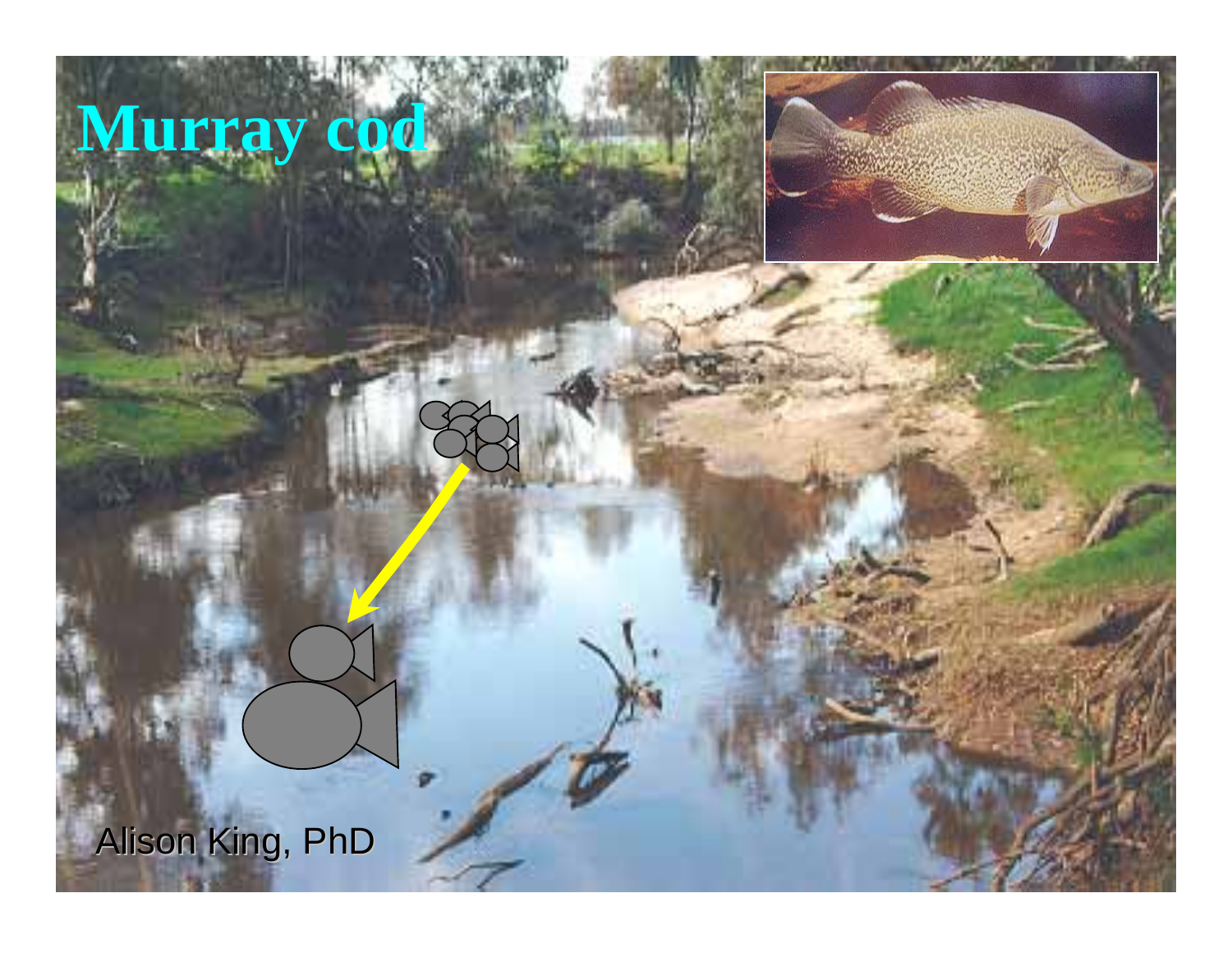# Low flow recruitment **hypothesis hypothesis**

- Some fish breed and recruit during warm, low flow period
- In slackwater habitats
- Low flow period may enable development of rich source of prey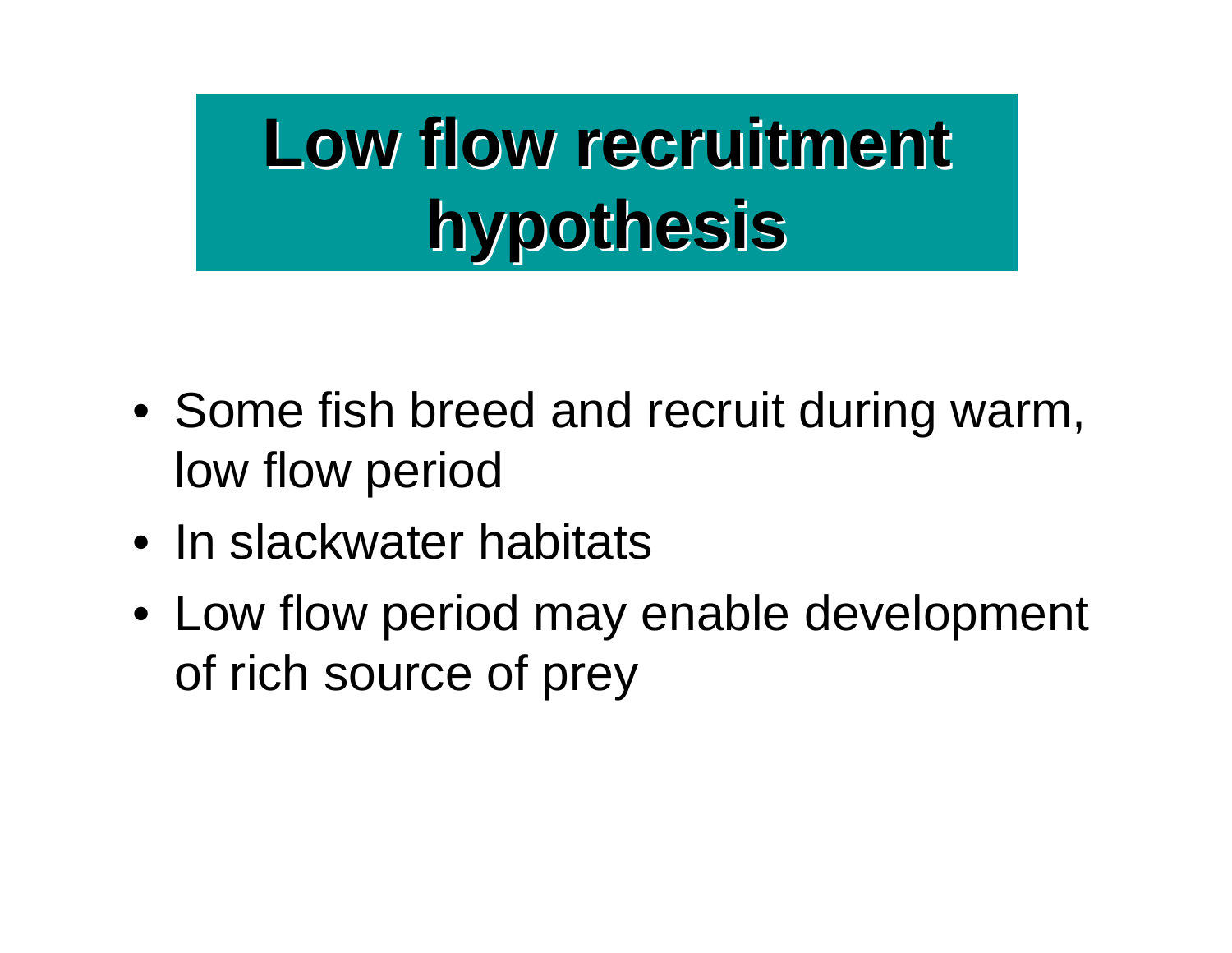#### When summer irrigation releases occur...

……are fish larvae flushed from slackwaters?

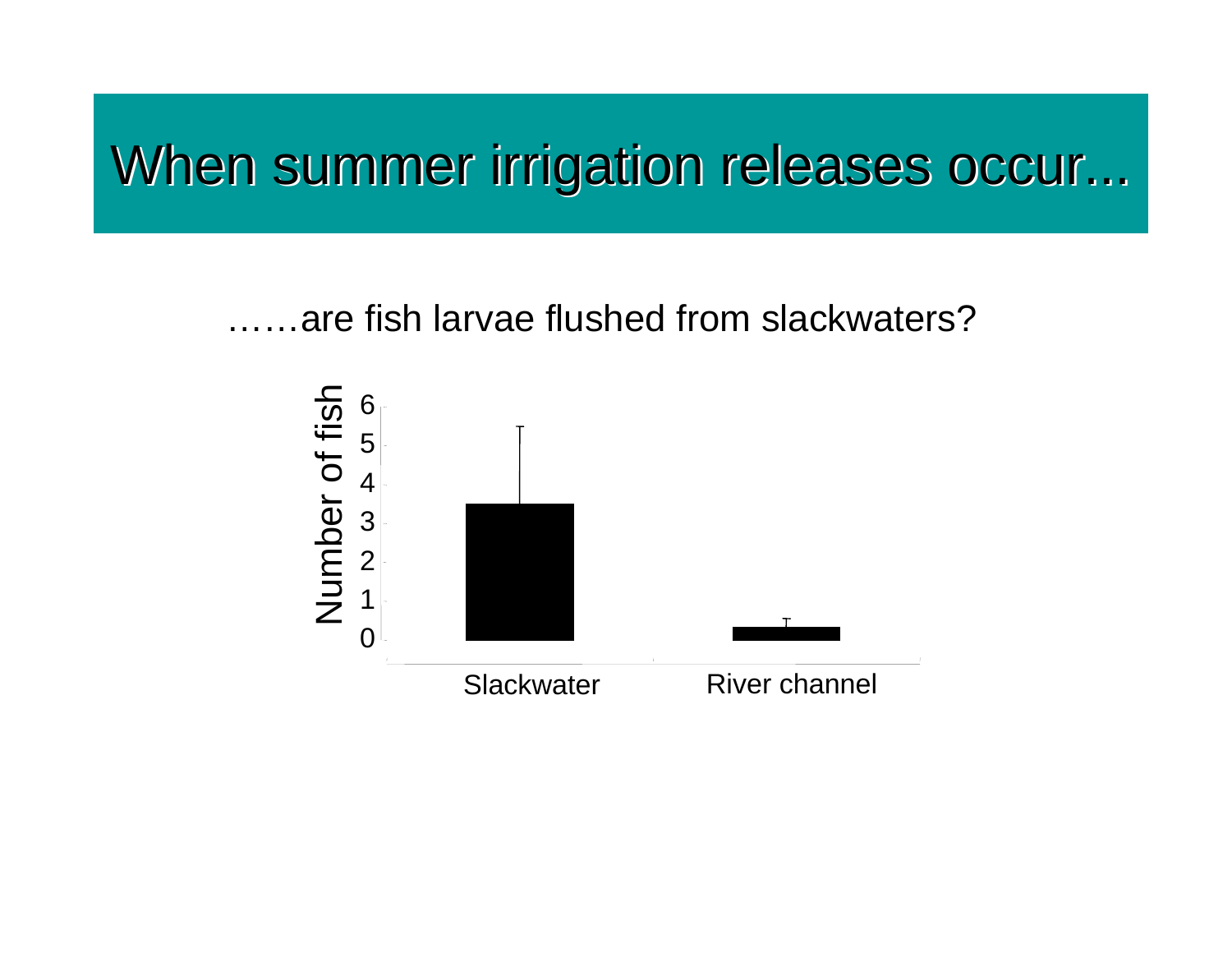# Spawning of Murray cod

# **Temperature (oC)**

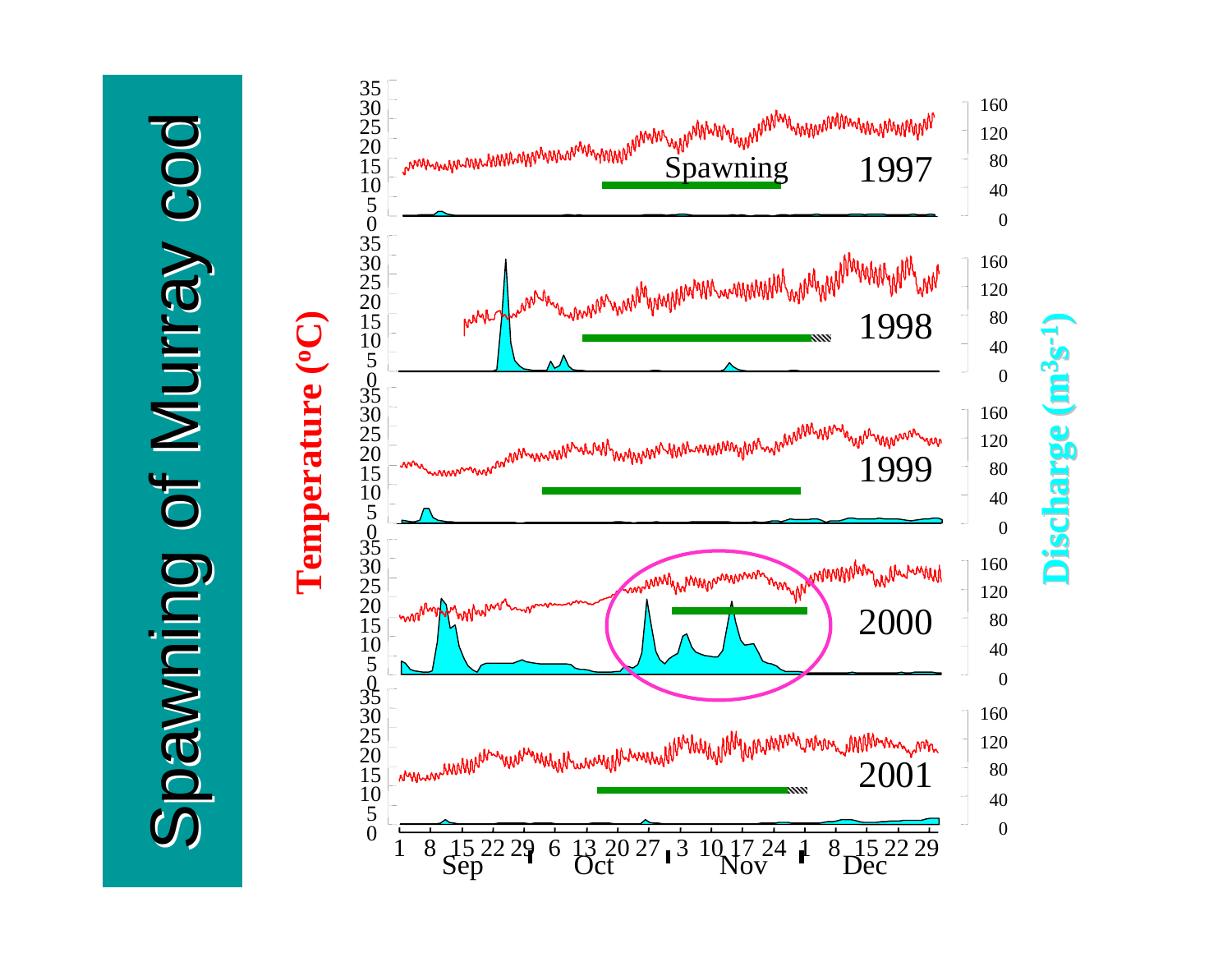## Age of drifting Murray cod larvae

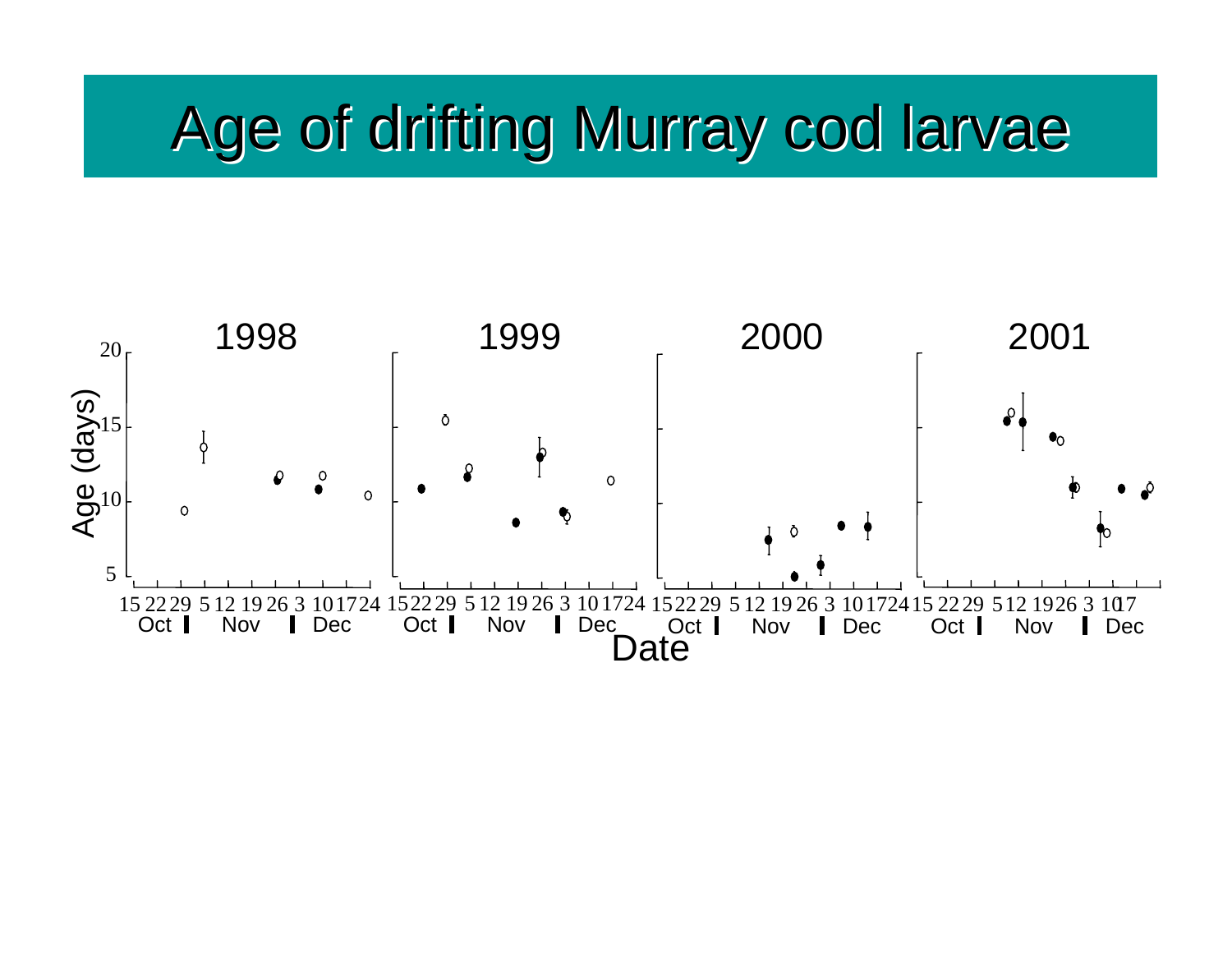# Irrigation flows and slackwaters



Summer irrigation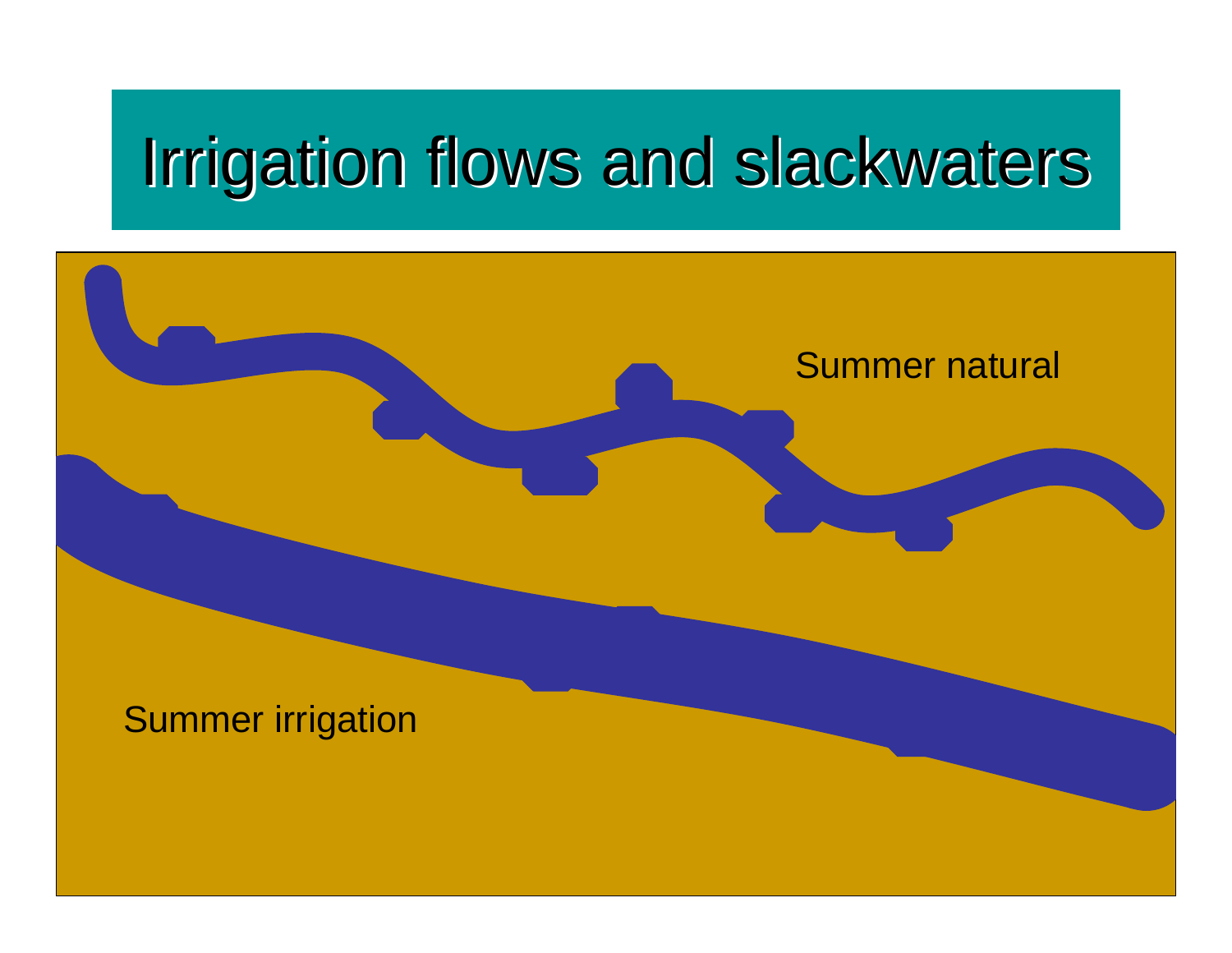# Flow change and recruitment

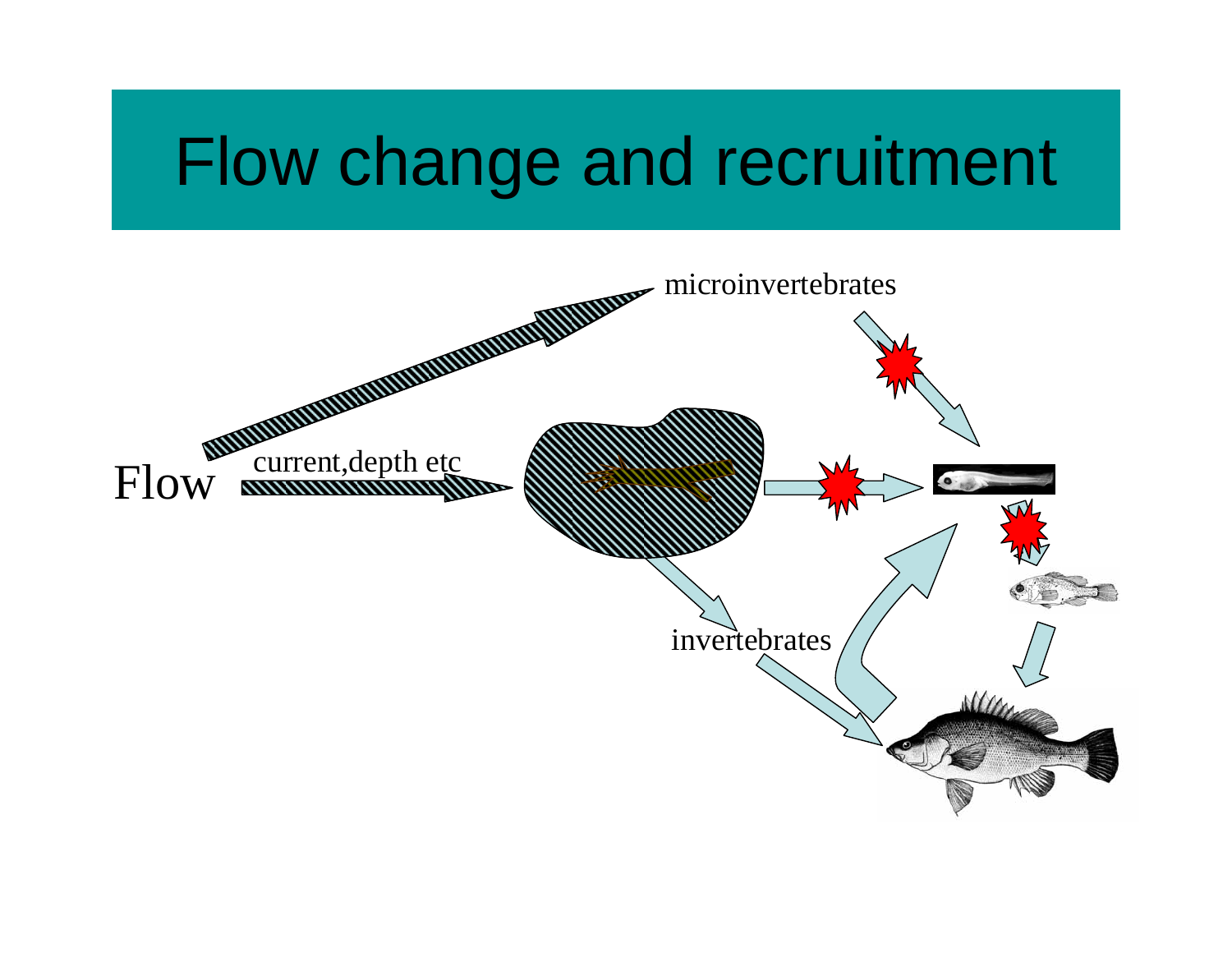#### Fish in the Campaspe River 1995-2003

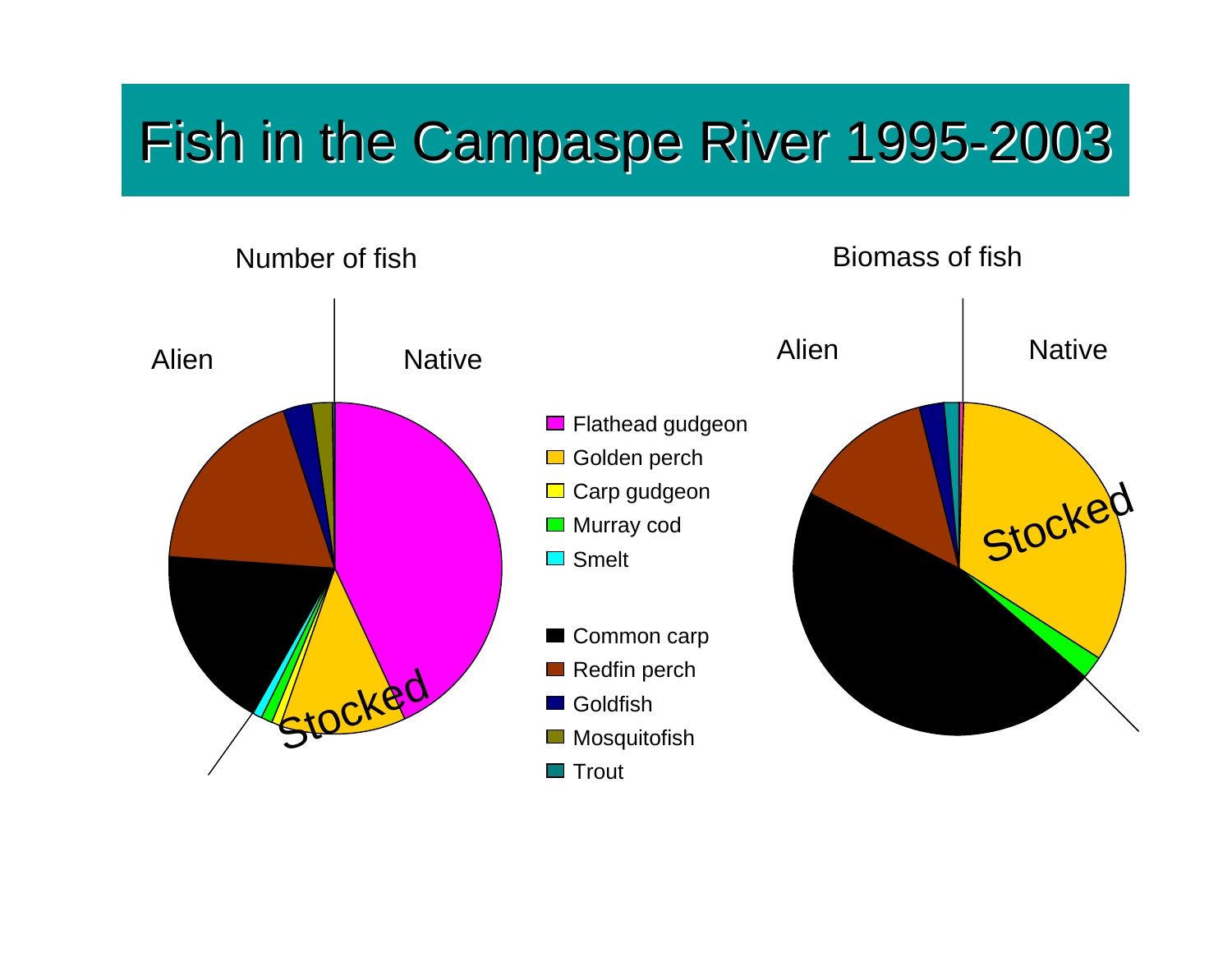## Distribution of fish in the Campaspe

Lake Eppalock

Flathead gudgeon Golden perch Carp gudgeon Murray cod **Smelt** Common carp Redfin perch **Goldfish** 

Mosquitofish

**Trout** 

Campaspe Weir Campaspe Siphon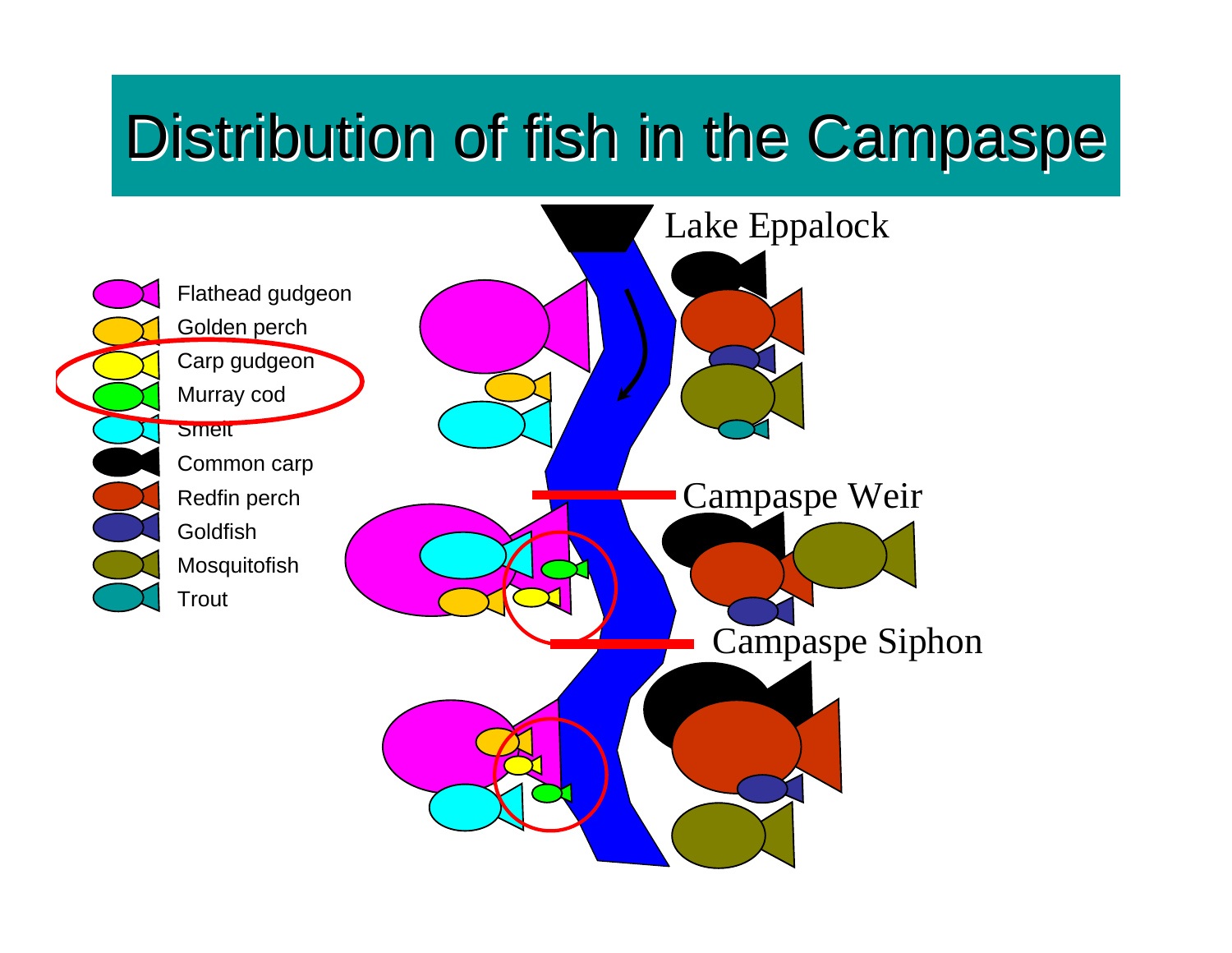#### Distribution of shrimp in the Campaspe Distribution of shrimp in the Campaspe

![](_page_20_Figure_1.jpeg)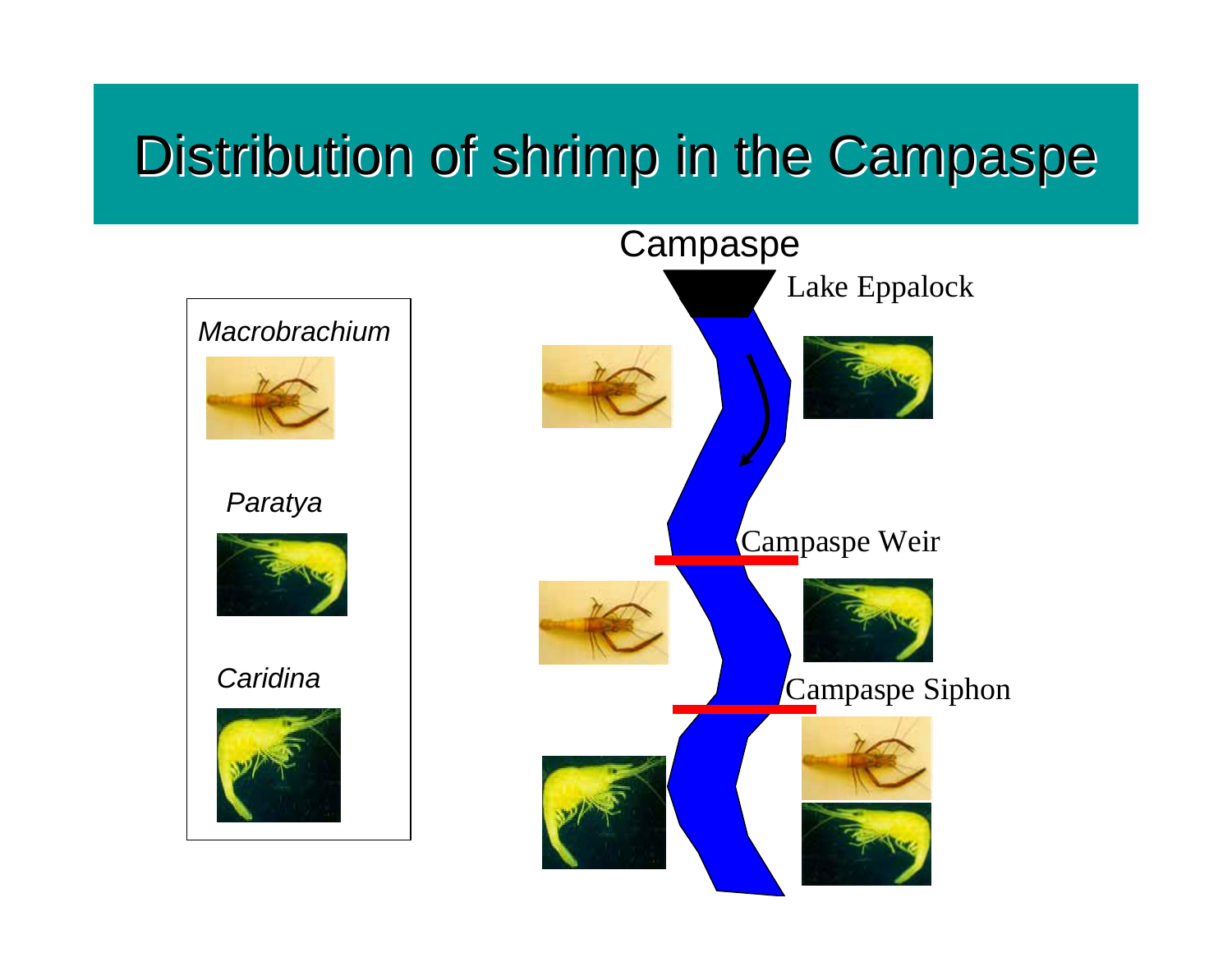![](_page_21_Picture_0.jpeg)

But in the Broken River………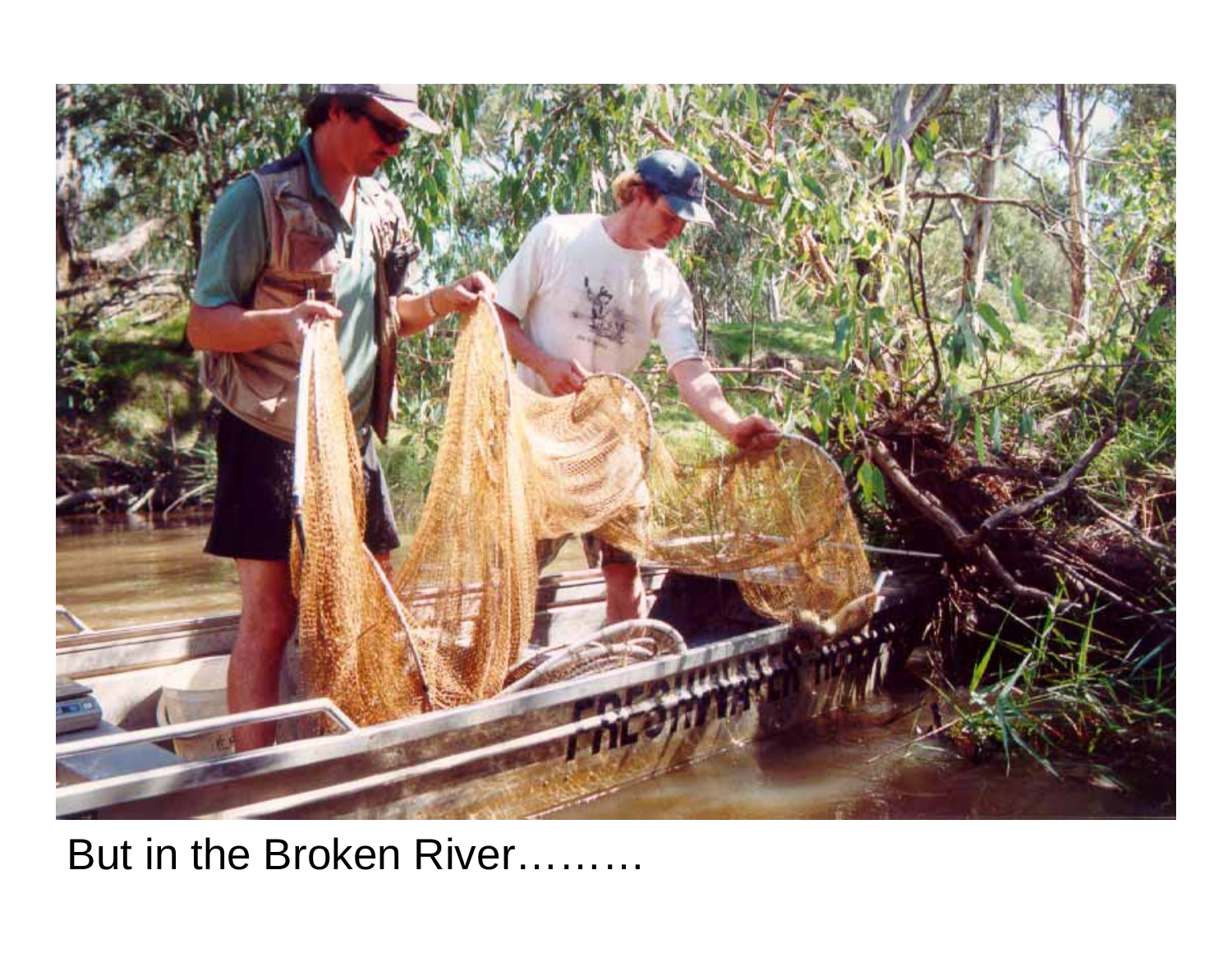![](_page_22_Picture_0.jpeg)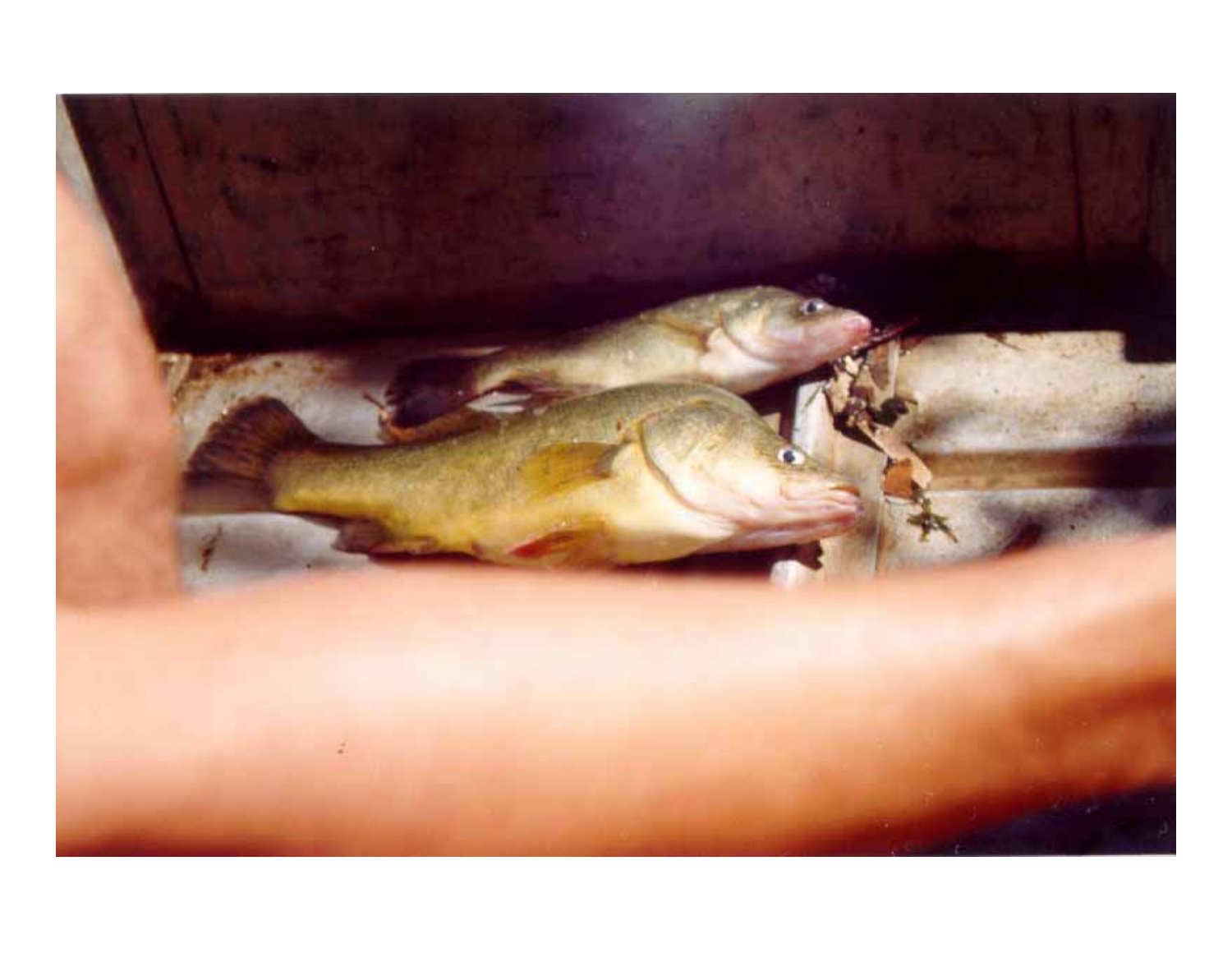#### Fish in the Broken River 2000-2003

![](_page_23_Figure_1.jpeg)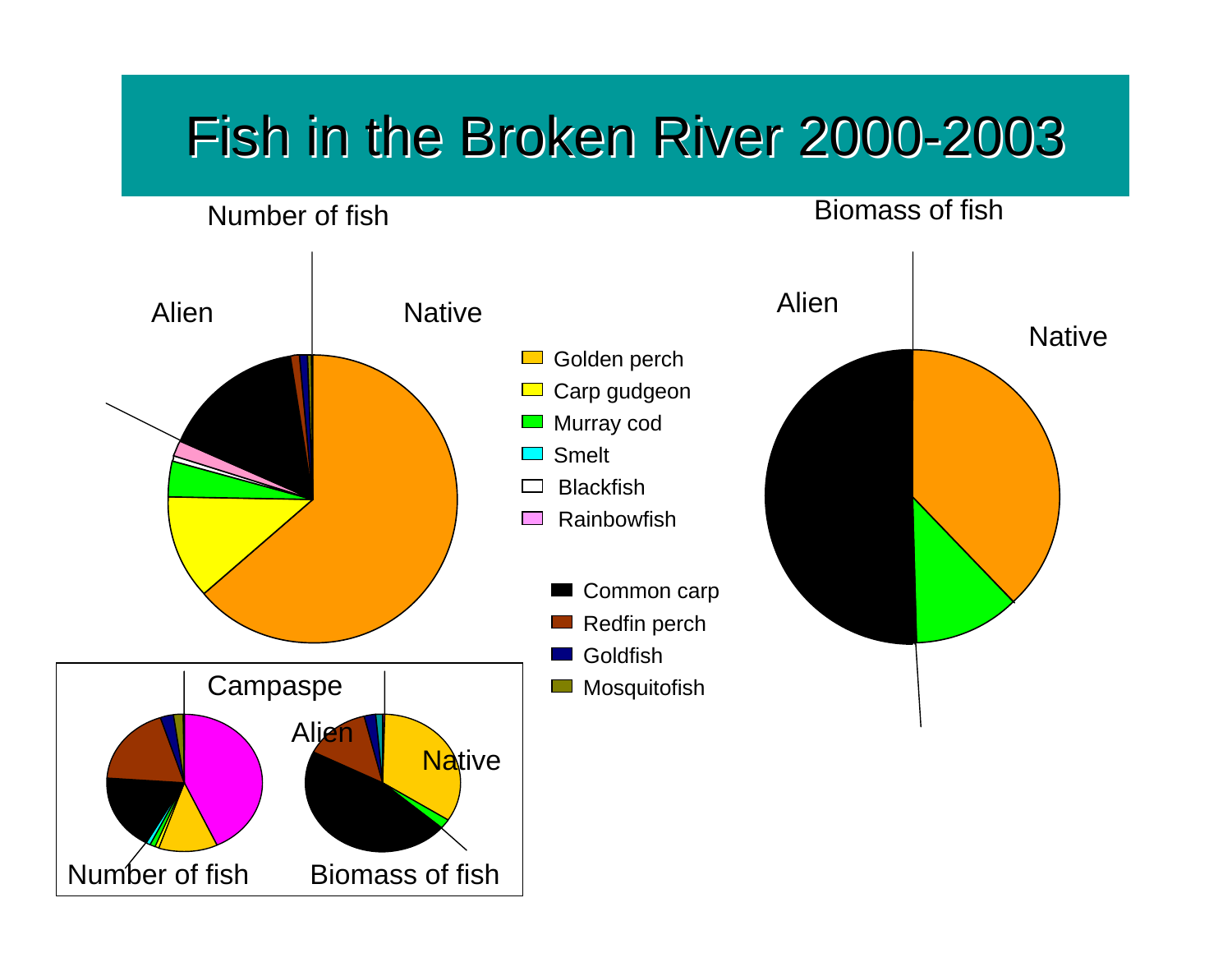![](_page_24_Figure_0.jpeg)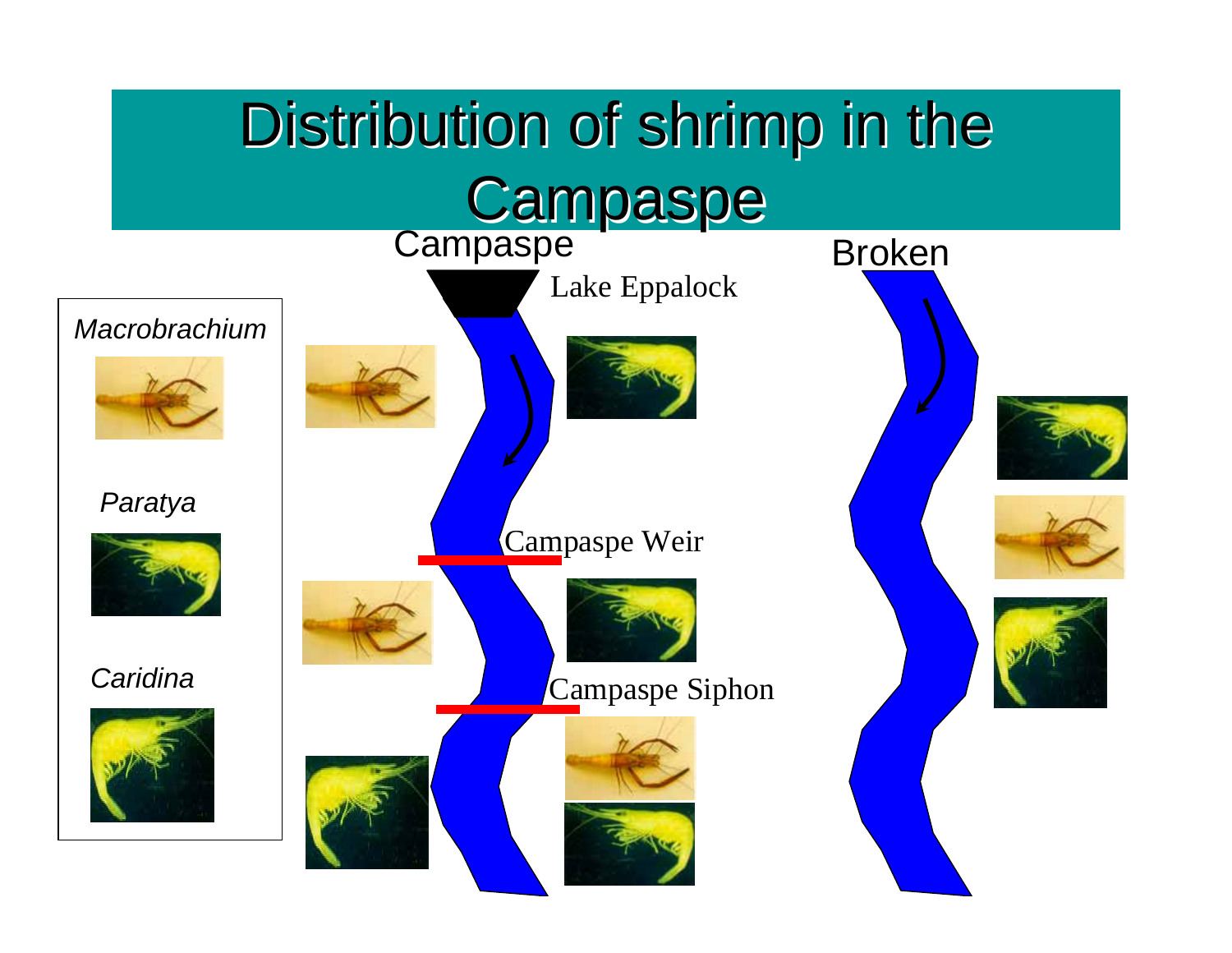# What has summer releases done to macroinvertebrates?

![](_page_25_Picture_1.jpeg)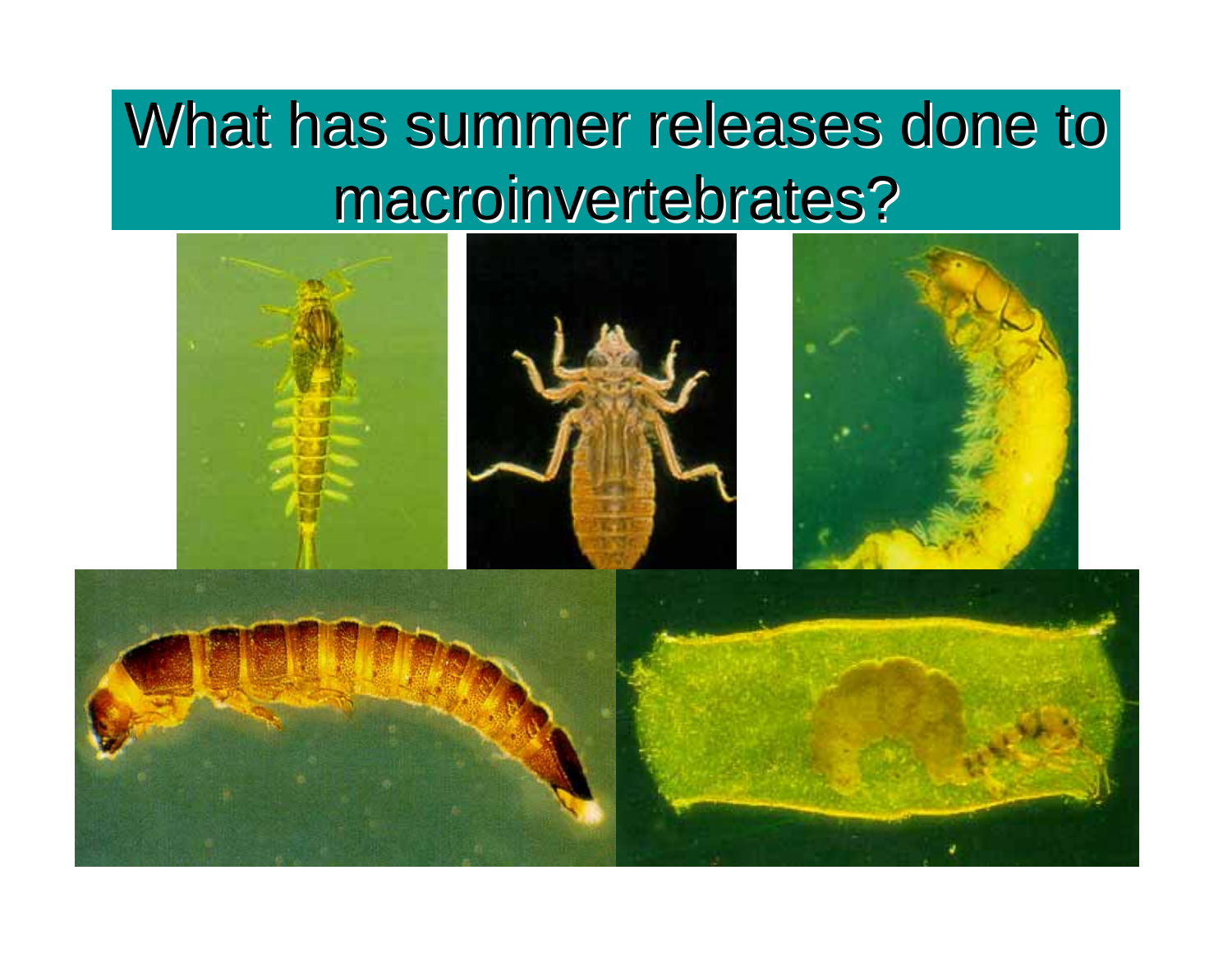# Species richness

![](_page_26_Figure_1.jpeg)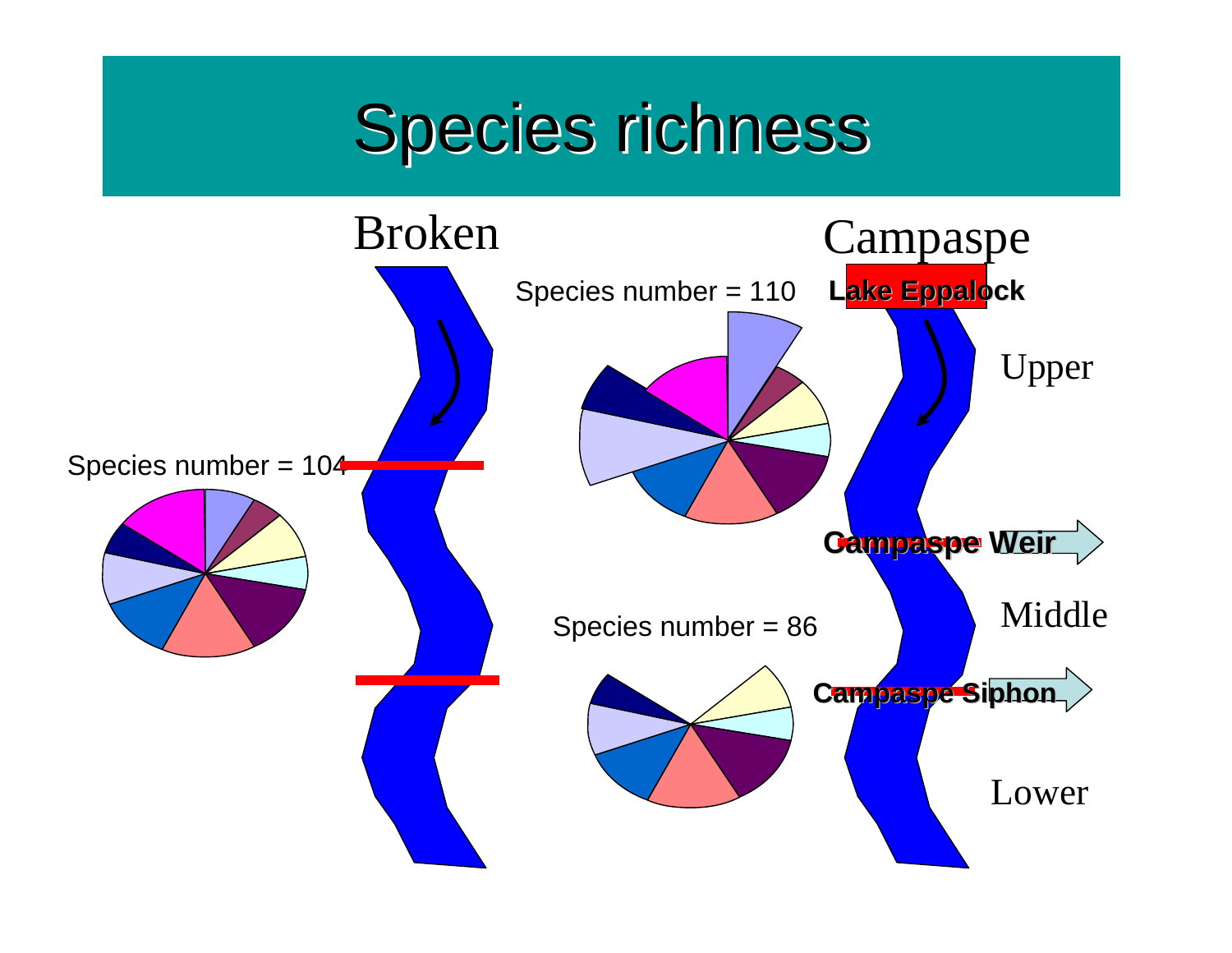# Macroinvertebrate assemblages

![](_page_27_Figure_1.jpeg)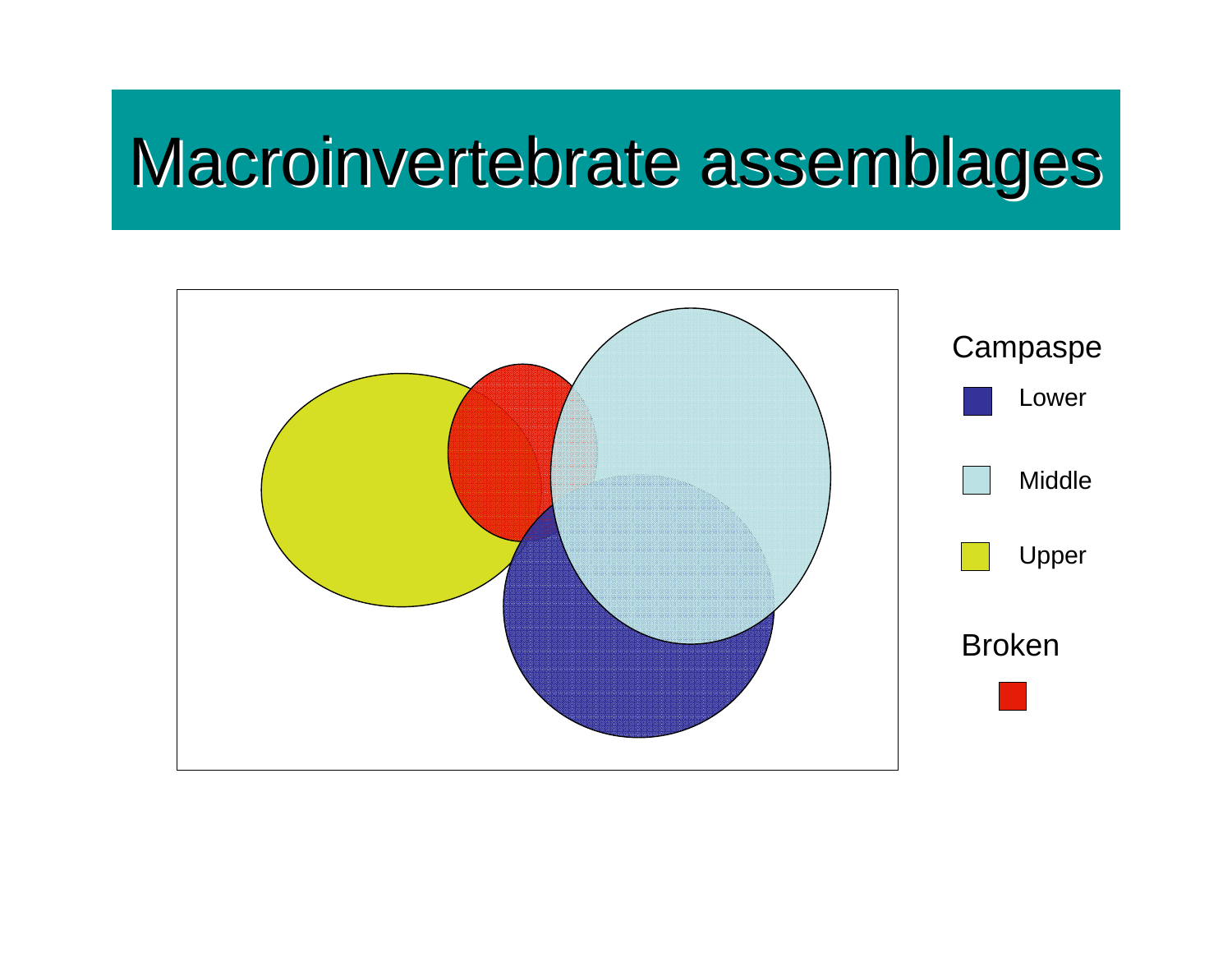Environmental variables influencing Environmental variables influencing macroinvertebrates assemblages

- $\bullet$  Flow components
	- -Current velocity  $\checkmark$
	- –Minimum discharge  $\checkmark$
	- -Median discharge  $\checkmark$
- •**Other**

-Conductivity  $\checkmark$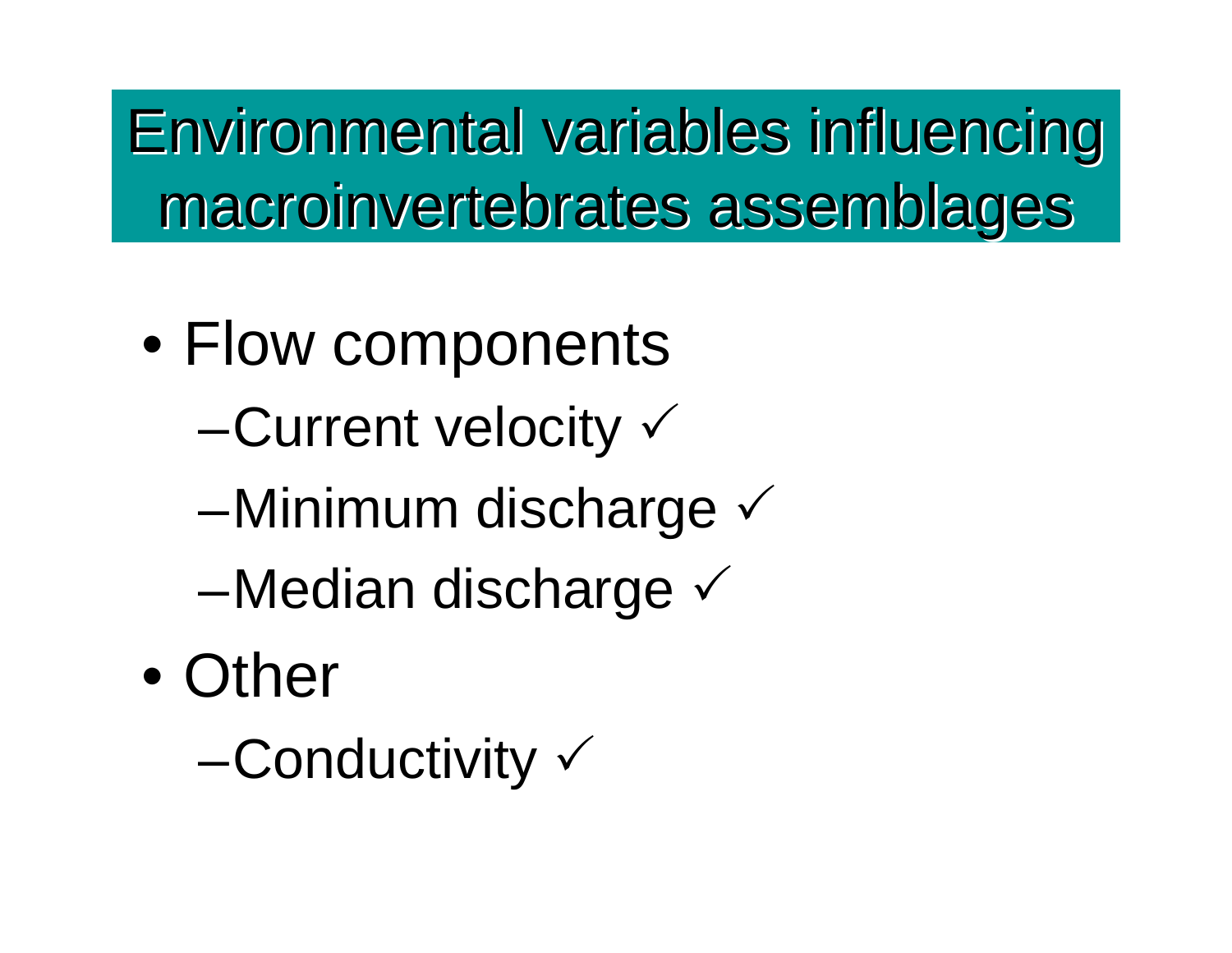#### Extended low flows in the Campaspe Extended low flows in the Campaspe River

![](_page_29_Figure_1.jpeg)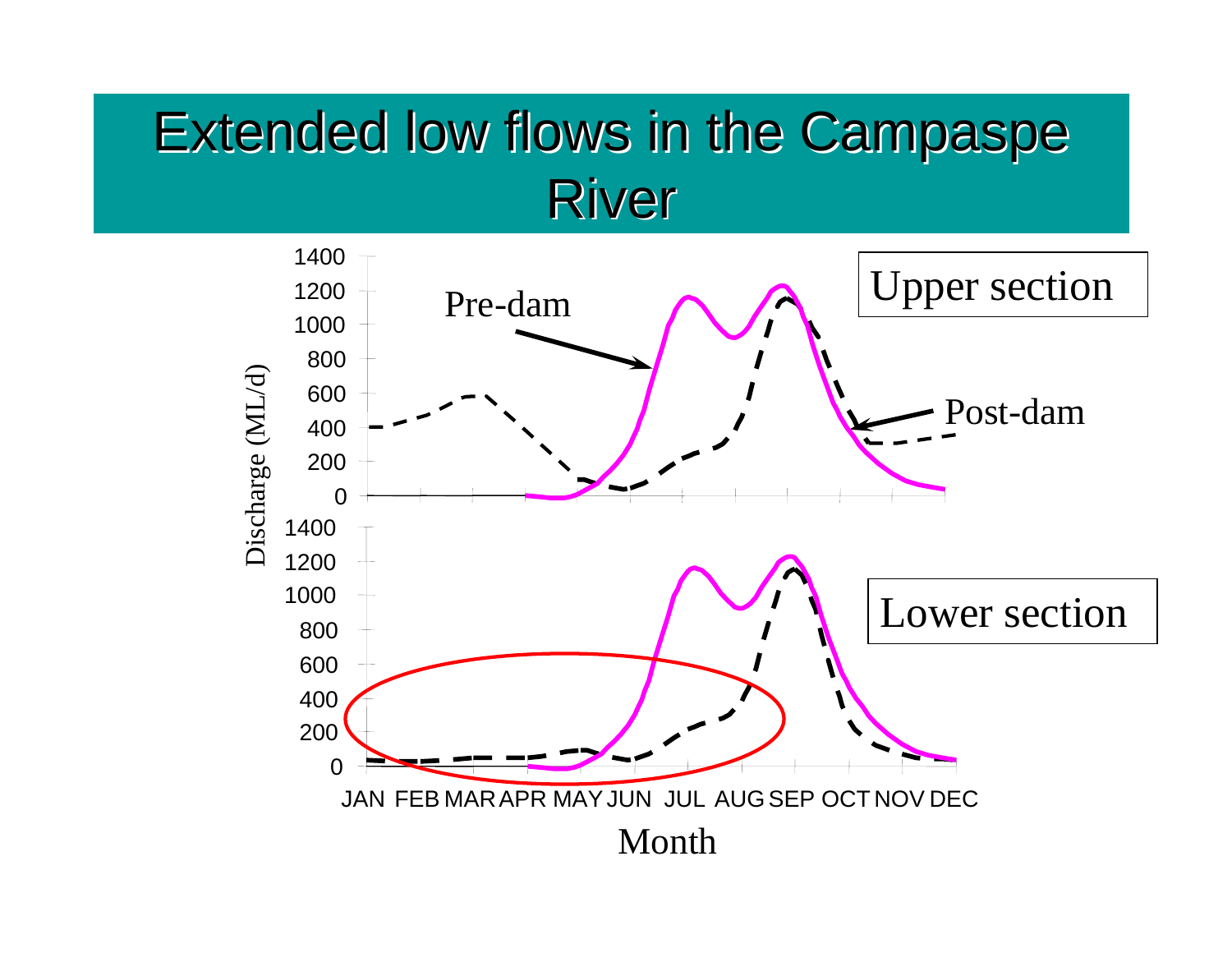# Flows in lower Campaspe & **Broken Rivers**

![](_page_30_Figure_1.jpeg)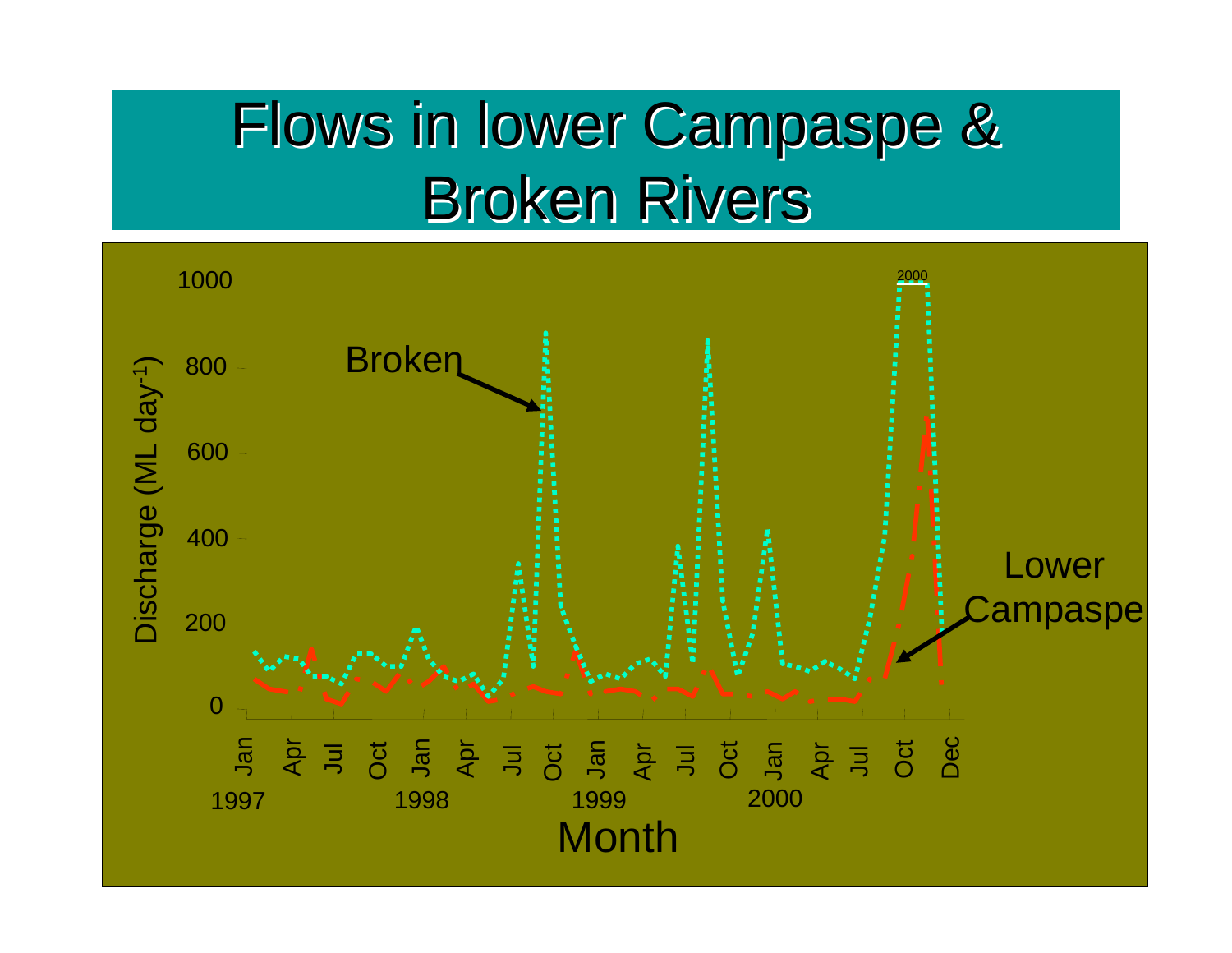#### Occurrence of species in the Campaspe River

![](_page_31_Figure_1.jpeg)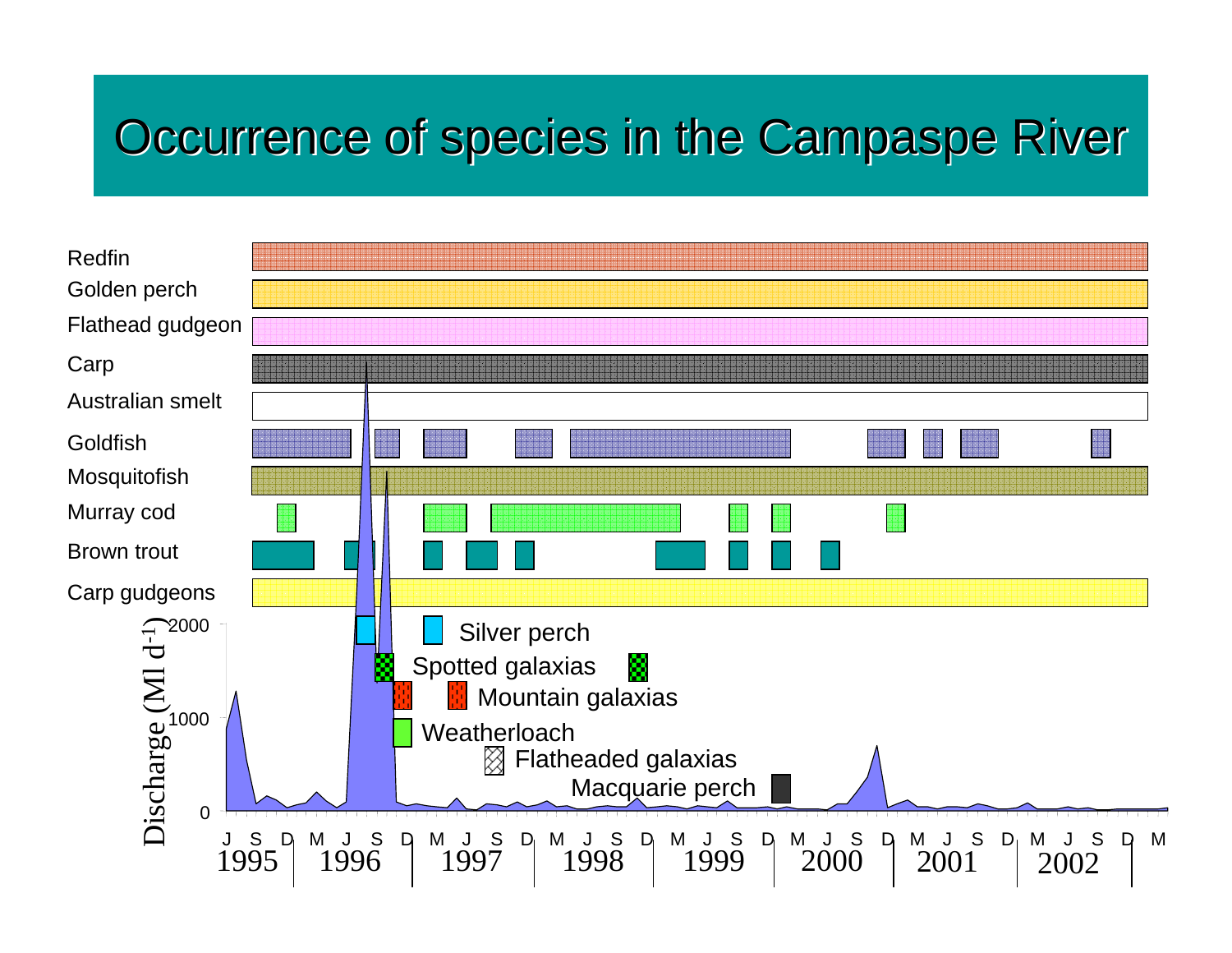#### Biofilm

![](_page_32_Picture_1.jpeg)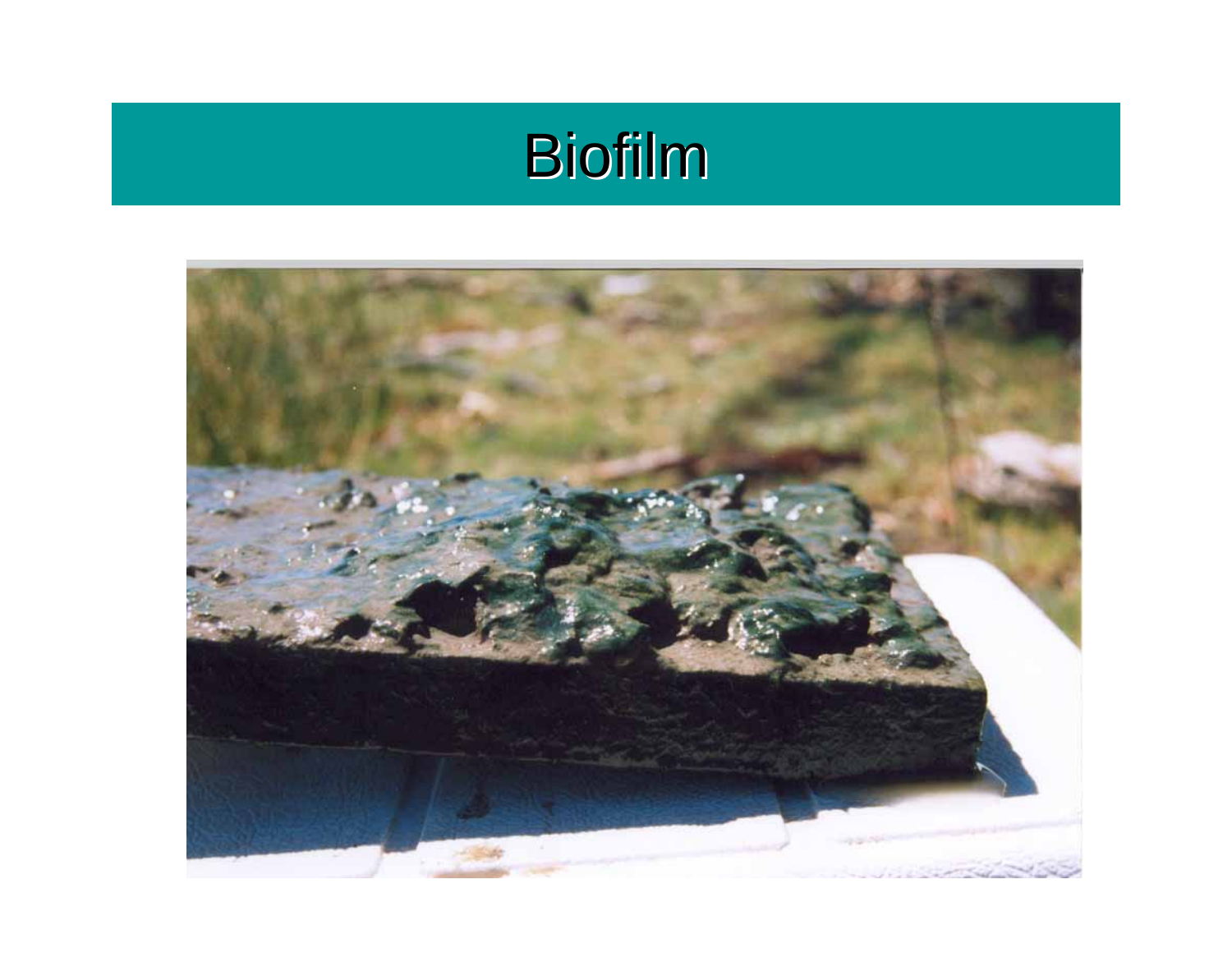#### Biofilm Biofilm biomass biomass

![](_page_33_Figure_1.jpeg)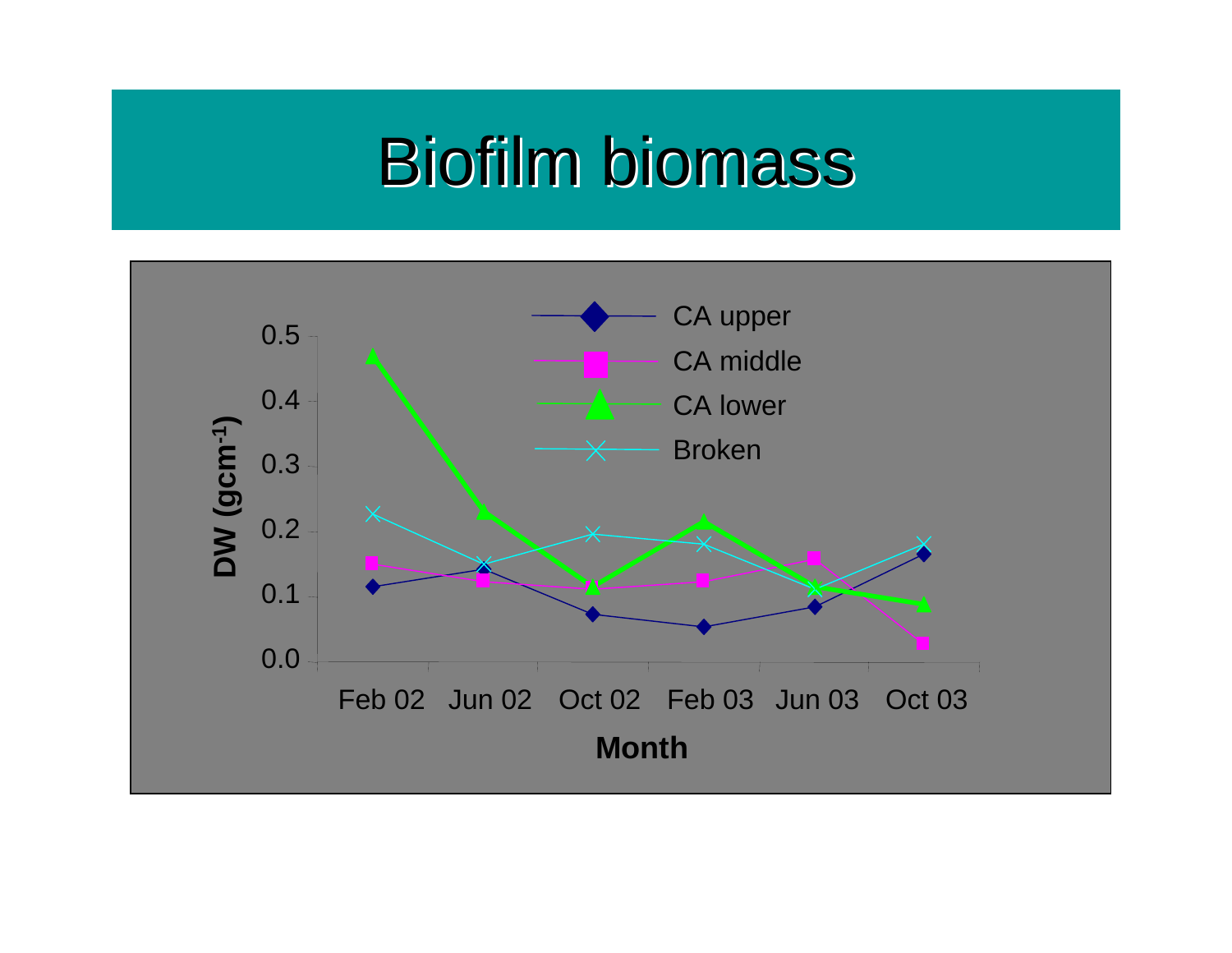# Biofilm composition

![](_page_34_Figure_1.jpeg)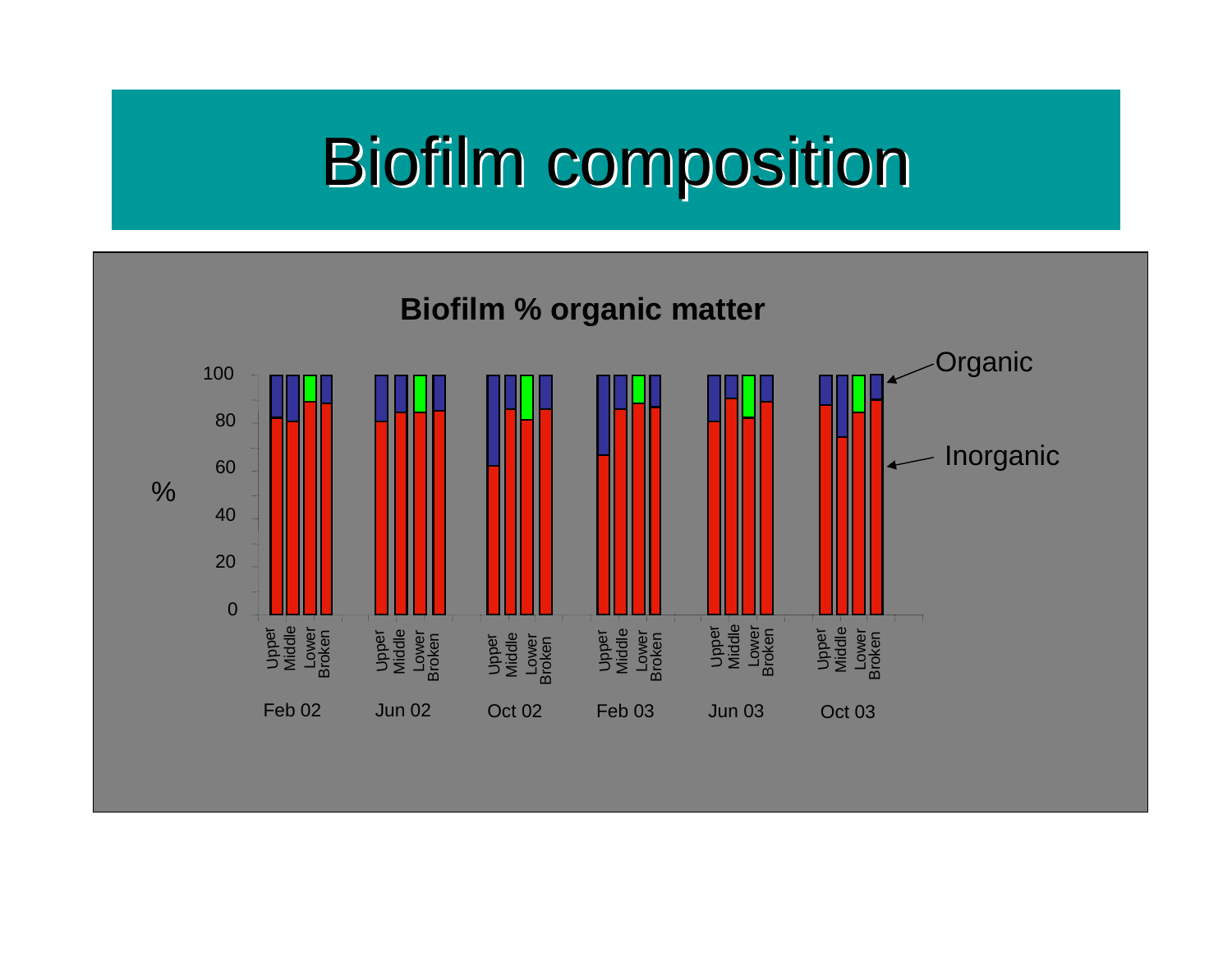# Flow recommendations Flow recommendations

- Summer irrigation releases
	- Avoid constant moderate/high releases over summer
	- **\*Some other means of supplying off stream demand**
	- **\*** Reinstate a low flow period in rivers to enable fish and shrimp recruitment
	- **Example 3-3** Provide in-stream structures in rivers to create slackwater areas?
	- restoration experiment
- Constant low flows
	- **\*** Provide flushing/scouring flows along the length of river system coinciding with natural rain events
	- At least two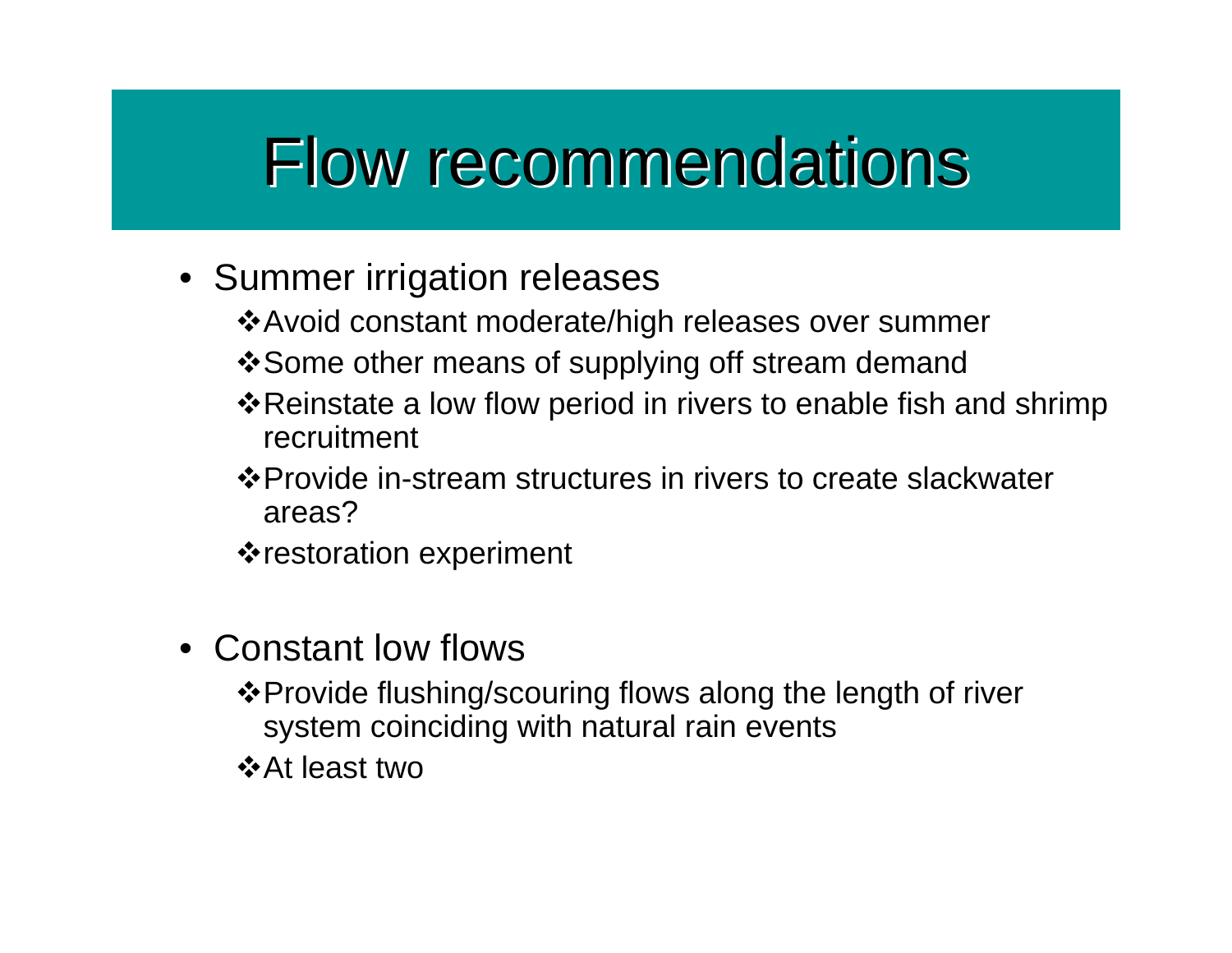![](_page_36_Picture_0.jpeg)